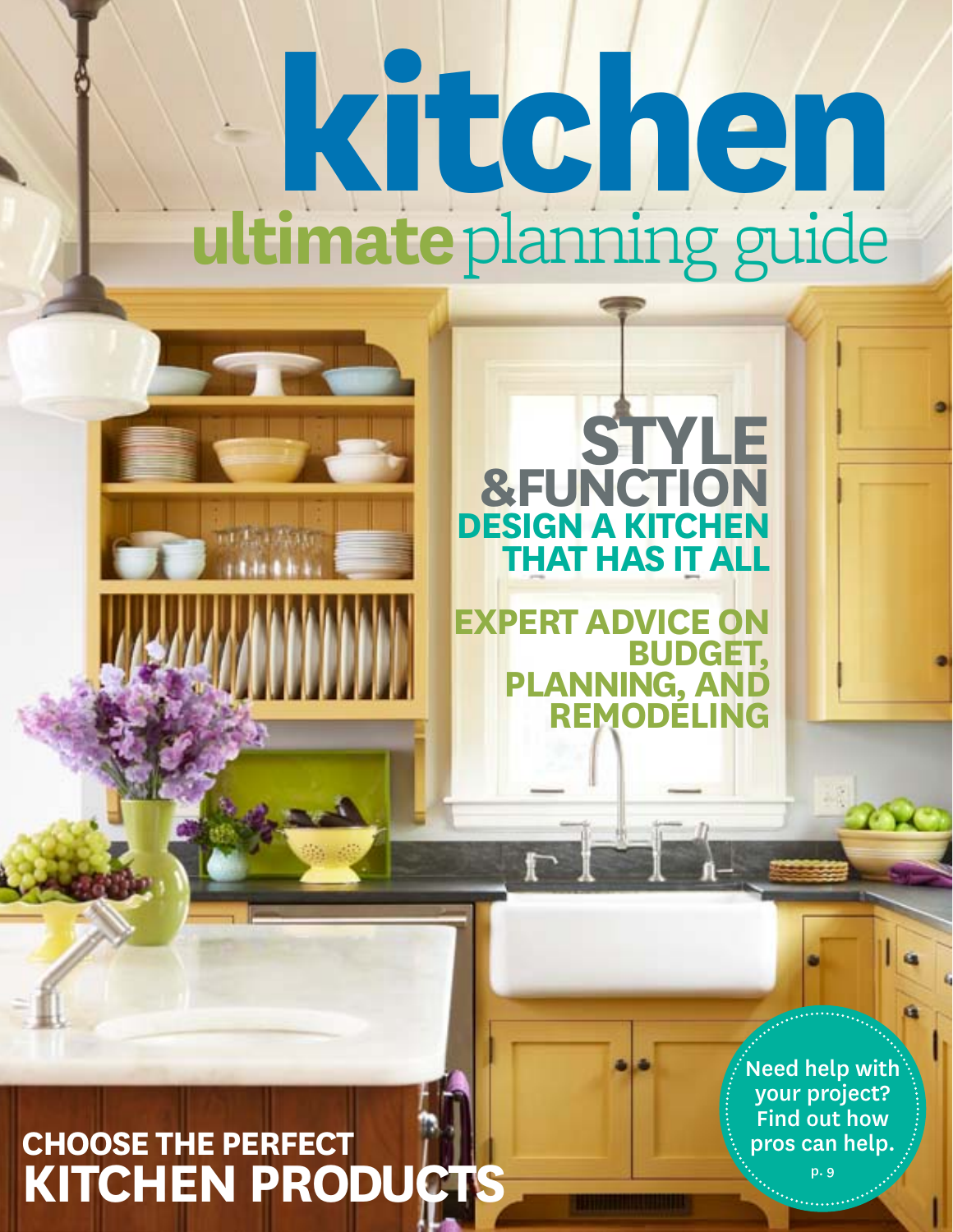# **kitchen ultimate**planning guide

2

8

9



Whether you're remodeling an existing kitchen or planning a new home, consult this handy guide to take you through the kitchen planning process.



#### **DREAMING ABOUT A NEW KITCHEN** Kitchen Wish List

**Assess the pros and cons of your current kitchen and determine what elements you will need in your new kitchen.** 

#### Designing the Space **Take a look at sample floor plans,**  6

**recommended design guidelines, and kitchen safety tips.**

# Setting a Budget

**Learn what to consider when formulating a budget, and get money-saving tips.**

#### **PLANNING THE PROJECT** What Pros Do You Need?

**Learn about the various professionals who can help you design and build your new kitchen; plus, find out what questions you should ask before hiring them.**

#### Signing a Contract 10

**If you'll be hiring a professional for construction work, be sure to read these tips about what to include in the contract.**

#### What to Expect During Construction 11

**Find out how to survive a remodeling or building project and minimize stress.**

**CHOOSING PRODUCTS**

12

**Cabinetry Options** 12 **Hardware Options** 13 **Cooking Appliances** 14 **Refrigerators** 18 **Dishwashers** 19 **Sink Styles** 20 **Faucet Types** 21 **Countertop Styles** 22 **Flooring** 23 **Lighting Types** 24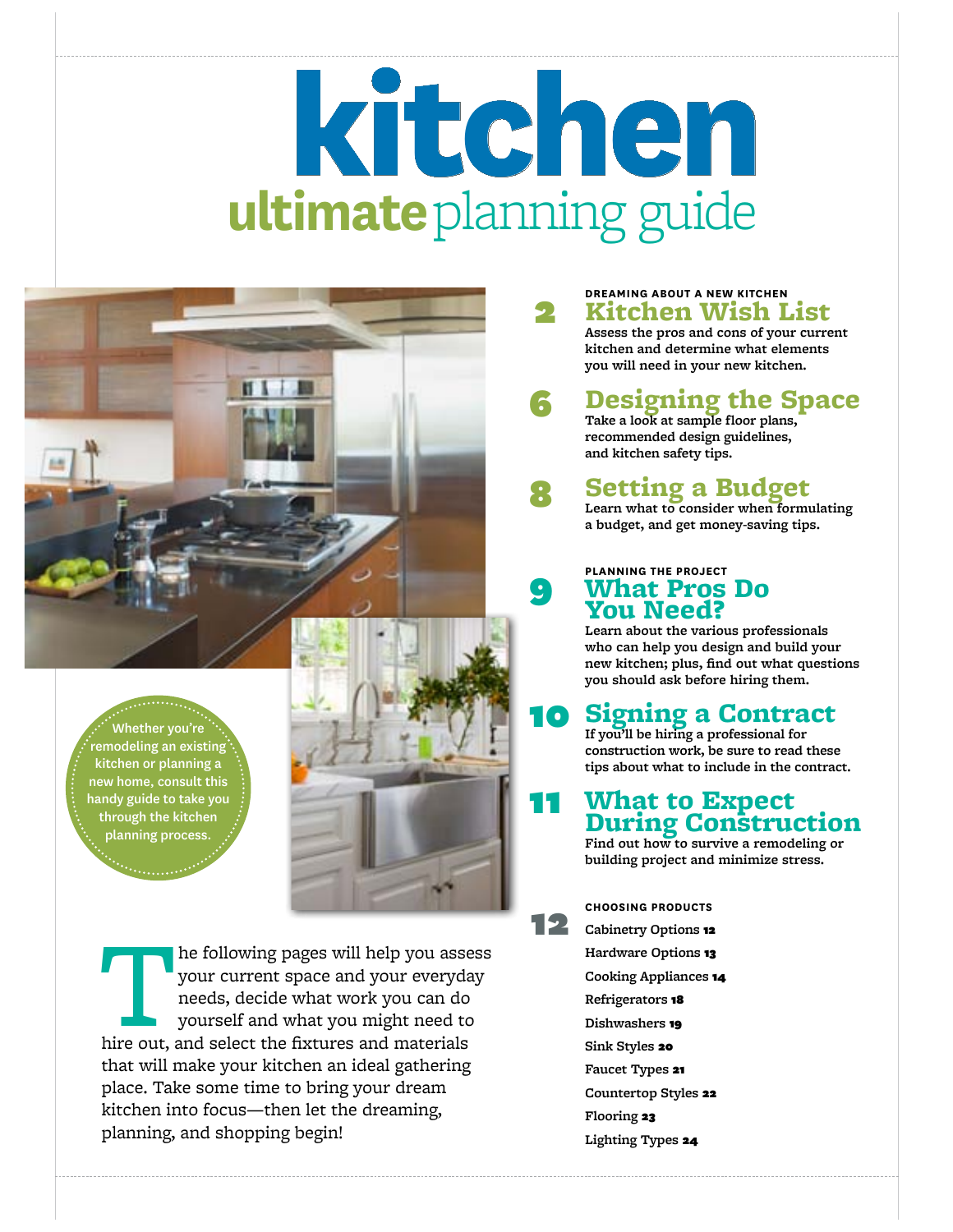Before beginning construction work, assess your needs, devise an efficient layout, and determine a budget.

#### Need ideas and inspiration before starting your wish list? Go to *BHGcom/KitchenStyles* to browse photos of kitchens in every style.

#### **DETERMINE YOUR NEEDS** What do you love about your current

 $\overline{\phantom{a}}$  , and the contract of the contract of the contract of the contract of the contract of the contract of the contract of the contract of the contract of the contract of the contract of the contract of the contrac

 $\overline{\phantom{a}}$  , and the contract of the contract of the contract of the contract of the contract of the contract of the contract of the contract of the contract of the contract of the contract of the contract of the contrac

\_\_\_\_\_\_\_\_\_\_\_\_\_\_\_\_\_\_\_\_\_\_\_\_\_\_\_\_\_\_\_\_\_\_\_\_\_\_\_\_\_\_\_\_

 $\overline{\phantom{a}}$  , and the contract of the contract of the contract of the contract of the contract of the contract of the contract of the contract of the contract of the contract of the contract of the contract of the contrac

 $\overline{\phantom{a}}$  , and the contract of the contract of the contract of the contract of the contract of the contract of the contract of the contract of the contract of the contract of the contract of the contract of the contrac

\_\_\_\_\_\_\_\_\_\_\_\_\_\_\_\_\_\_\_\_\_\_\_\_\_\_\_\_\_\_\_\_\_\_\_\_\_\_\_\_\_\_\_\_

kitchen?

Do you want your kitchen to be open to the family room or other living spaces?

\_\_\_\_\_\_\_\_\_\_\_\_\_\_\_\_\_\_\_\_\_\_\_\_\_\_\_\_\_\_\_\_\_\_\_\_\_\_\_\_\_\_\_\_

\_\_\_\_\_\_\_\_\_\_\_\_\_\_\_\_\_\_\_\_\_\_\_\_\_\_\_\_\_\_\_\_\_\_\_\_\_\_\_\_\_\_\_\_

Number and age of household members:

\_\_\_\_\_\_\_\_\_\_\_\_\_\_\_\_\_\_\_\_\_\_\_\_\_\_\_\_\_\_\_\_\_\_\_\_\_\_\_\_\_\_\_\_

\_\_\_\_\_\_\_\_\_\_\_\_\_\_\_\_\_\_\_\_\_\_\_\_\_\_\_\_\_\_\_\_\_\_\_\_\_\_\_\_\_\_\_\_

What would you most like to change?

\_\_\_\_\_\_\_\_\_\_\_\_\_\_\_\_\_\_\_\_\_\_\_\_\_\_\_\_\_\_\_\_\_\_\_\_\_\_\_\_\_\_\_\_

Describe your dream kitchen:

What type of feeling would you like your new kitchen to have?

\_\_\_\_\_\_\_\_\_\_\_\_\_\_\_\_\_\_\_\_\_\_\_\_\_\_\_\_\_\_\_\_\_\_\_\_\_\_\_\_\_\_\_\_

 $\overline{\phantom{a}}$  , and the contract of the contract of the contract of the contract of the contract of the contract of the contract of the contract of the contract of the contract of the contract of the contract of the contrac

 $\overline{\phantom{a}}$  , and the contract of the contract of the contract of the contract of the contract of the contract of the contract of the contract of the contract of the contract of the contract of the contract of the contrac

\_\_\_\_\_\_\_\_\_\_\_\_\_\_\_\_\_\_\_\_\_\_\_\_\_\_\_\_\_\_\_\_\_\_\_\_\_\_\_\_\_\_\_\_

\_\_\_\_\_\_\_\_\_\_\_\_\_\_\_\_\_\_\_\_\_\_\_\_\_\_\_\_\_\_\_\_\_\_\_\_\_\_\_\_\_\_\_\_

 $\overline{\phantom{a}}$  , and the contract of the contract of the contract of the contract of the contract of the contract of the contract of the contract of the contract of the contract of the contract of the contract of the contrac

 $\overline{\phantom{a}}$  , and the contract of the contract of the contract of the contract of the contract of the contract of the contract of the contract of the contract of the contract of the contract of the contract of the contrac

\_\_\_\_\_\_\_\_\_\_\_\_\_\_\_\_\_\_\_\_\_\_\_\_\_\_\_\_\_\_\_\_\_\_\_\_\_\_\_\_\_\_\_\_

\_\_\_\_\_\_\_\_\_\_\_\_\_\_\_\_\_\_\_\_\_\_\_\_\_\_\_\_\_\_\_\_\_\_\_\_\_\_\_\_\_\_\_\_

Number and age of cooks:

Does anyone using the kitchen have any physical limitations? Please explain.

\_\_\_\_\_\_\_\_\_\_\_\_\_\_\_\_\_\_\_\_\_\_\_\_\_\_\_\_\_\_\_\_\_\_\_\_\_\_\_\_\_\_\_\_

\_\_\_\_\_\_\_\_\_\_\_\_\_\_\_\_\_\_\_\_\_\_\_\_\_\_\_\_\_\_\_\_\_\_\_\_\_\_\_\_\_\_\_\_

\_\_\_\_\_\_\_\_\_\_\_\_\_\_\_\_\_\_\_\_\_\_\_\_\_\_\_\_\_\_\_\_\_\_\_\_\_\_\_\_\_\_\_\_

\_\_\_\_\_\_\_\_\_\_\_\_\_\_\_\_\_\_\_\_\_\_\_\_\_\_\_\_\_\_\_\_\_\_\_\_\_\_\_\_\_\_\_\_

\_\_\_\_\_\_\_\_\_\_\_\_\_\_\_\_\_\_\_\_\_\_\_\_\_\_\_\_\_\_\_\_\_\_\_\_\_\_\_\_\_\_\_\_

\_\_\_\_\_\_\_\_\_\_\_\_\_\_\_\_\_\_\_\_\_\_\_\_\_\_\_\_\_\_\_\_\_\_\_\_\_\_\_\_\_\_\_\_

What colors do you like?

How many times per month do you entertain?

How do you describe your decorating style?

Do you host large events or small gatherings?

Do you want to include multiple workstations?

**kitchen** 2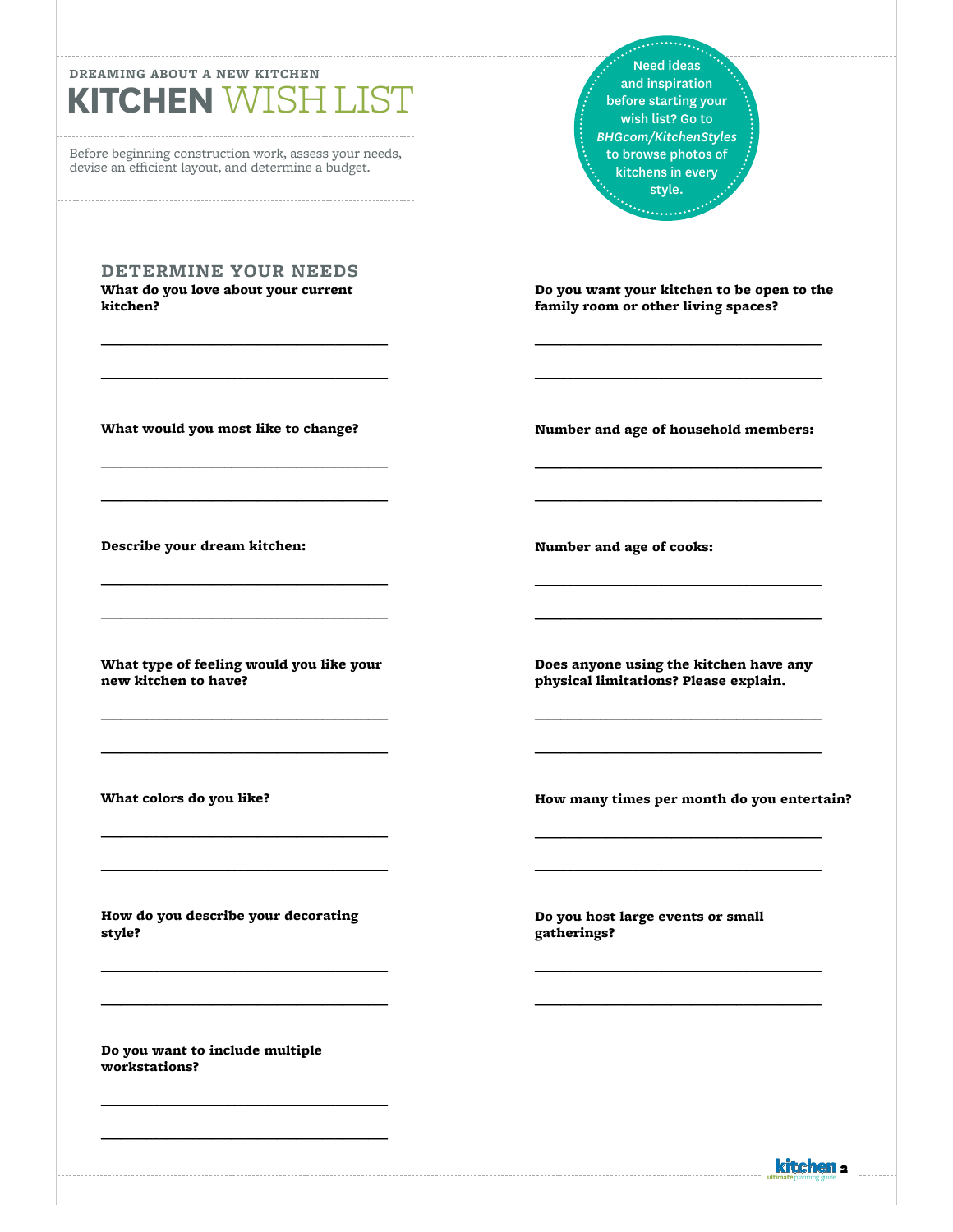Determine what activities you'll do in your kitchen and where you will want these activities to take place. Knowing how you'll use your kitchen will help you plan an efficient layout.

#### **kitchen ACTIVITIES**

#### **Cooking**

| <b>Dining</b>                                | Yes | Nο |
|----------------------------------------------|-----|----|
| Cooking parties as entertaining              |     |    |
| Entertaining (serving outside the kitchen)   |     |    |
| Baking                                       |     |    |
| Gourmet cooking                              |     |    |
| scratch)                                     |     |    |
| Family cooking (large meals, partially from  |     |    |
| Light cooking (fast meals, easy preparation) |     |    |
|                                              |     |    |

 **Yes No**

 **Yes No**

 $\Box$  $\Box$ 

 $\Box$ 

 **Yes No**

 **Yes No**

 **Yes No**

#### **Dining**

| Informal dining for fewer than six | $\mathbf{I}$ |
|------------------------------------|--------------|
| Informal dining for six or more    | $\mathbf{I}$ |
| <b>Formal dining</b>               | $\Box$       |

#### **Storage by Item Type**

#### **Food/Beverages**

| Staples, canned goods  |  |
|------------------------|--|
| Fruits, vegetables     |  |
| Spices, oils, vinegars |  |
| Coffee, espresso, tea  |  |
| Wine                   |  |
| Other:                 |  |

#### **Cookware**

| <b>Bakeware</b>                     |  |
|-------------------------------------|--|
| Pots and pans                       |  |
| Measuring cups, spoons              |  |
| Specialty utensils, such as funnels |  |
| Cookbooks, recipes                  |  |
| <b>Small appliances</b>             |  |
| Other:                              |  |

### **Dishes/Serving**

| Everyday dinnerware, glassware               |              |              |
|----------------------------------------------|--------------|--------------|
| Table linens, napkins                        |              |              |
| Special-occasion dinnerware, glassware       |              | $\mathbf{L}$ |
| <b>Flatware</b>                              | $\mathbf{L}$ | $\mathbf{1}$ |
| Serving pieces (platters, tureens, pitchers) |              |              |
| Other:                                       |              |              |
|                                              |              |              |

## **Other**

| Paper goods                   | $\mathbb{R}$ |
|-------------------------------|--------------|
| Food storage containers/wraps | $\mathbf{L}$ |
| Pet food and supplies         | $\mathbf{L}$ |
| <b>Cleaning products</b>      | $\mathbf{L}$ |

### **Other Kitchen Activites**

| Other Kitchen Activites                      | Yes | Nο |
|----------------------------------------------|-----|----|
| Office/computer work                         |     |    |
| Crafts                                       |     |    |
| Sewing                                       |     |    |
| Homework                                     |     |    |
| Games                                        |     |    |
| TV viewing (in kitchen or from kitchen area) |     |    |
| Laundry: machine-wash, hand-wash, air-dry,   |     |    |
| sort/fold                                    |     |    |
| Talking on the phone                         |     |    |
| Listening to music                           |     |    |
| Displaying collections                       |     |    |
| Growing herbs/plants                         |     |    |
|                                              |     |    |

#### **Storage Accessories**

| <b>Base Cabinets</b>                           | <b>Yes</b> | Nο |
|------------------------------------------------|------------|----|
| Full-extension sliding shelves                 |            |    |
| Hinged swing-out wire shelf units              |            |    |
| (for blind corners)                            |            |    |
| Lazy Susan system (for corner cabinet)         |            |    |
| Door-mount racks for food pantry               |            |    |
| Slide-out racks/bins for trash and recycling   |            |    |
| Dedicated racks for pots and pans,             |            |    |
| with lid dividers                              |            |    |
| Controlled-close drawer systems                |            |    |
| Deep pegged drawers                            |            |    |
|                                                |            |    |
| <b>Wall Cabinets</b>                           | Yes        | No |
| Pull-down overhead shelf systems               |            |    |
| Flip-down cookbook shelf, mounted              |            |    |
| to underside                                   |            |    |
| <b>Miscellaneous</b>                           | Yes        | No |
| Backsplash rack system for utensils and spices |            |    |
| Ceiling-mount pot rack                         |            |    |
| <b>Cabinet for TV</b>                          |            |    |

**kitchen** 3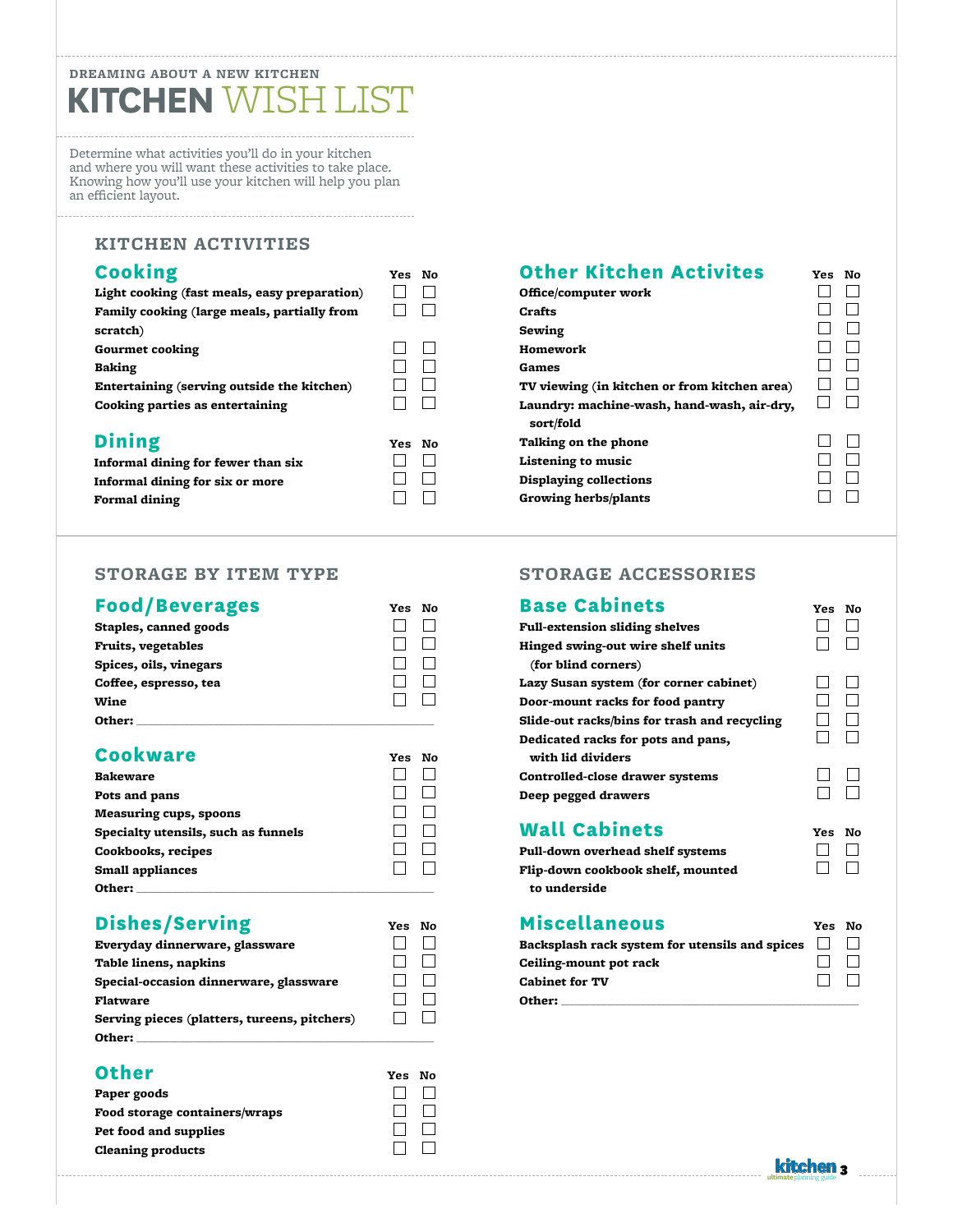Now that you have a vision for your new kitchen, consider its physical properties. Go through the checklists below and think about the things you want to change and/or include.

#### **PHYSICAL PROPERTIES**

| <b>Room Size</b>    | Existing Kitchen New Kitchen |  |
|---------------------|------------------------------|--|
| $37 - 11 - 22 = 11$ |                              |  |

| North wall               |  |
|--------------------------|--|
| East wall                |  |
| South wall               |  |
| West wall                |  |
| <b>Total square feet</b> |  |
| <b>Ceiling height</b>    |  |

#### **Cabinets**

| Style: |                       |
|--------|-----------------------|
|        | <b>Traditional</b>    |
|        | Contemporary          |
|        | <b>Transitional</b>   |
|        | Cottage               |
|        | Period look (specify) |

#### **Door Surface**

| Wood                              | <b>Species</b> | Finish |
|-----------------------------------|----------------|--------|
| Laminate or vinyl thermal overlay |                |        |
| Metal                             |                |        |

# **Door Style**

| Full overlay _______ Partial overlay _______ Inset ______ | Yes<br>Nο |  |
|-----------------------------------------------------------|-----------|--|
| For examples of door styles, see page 12.                 |           |  |
|                                                           |           |  |
| <b>Multiple surfaces</b>                                  |           |  |
| <b>Cabinet hardware</b>                                   |           |  |
| Island                                                    |           |  |
| <b>Matching range hood</b>                                |           |  |
| <b>Matching appliance panels</b>                          |           |  |

| <b>Surfaces</b>        | Backsplash Countertop |
|------------------------|-----------------------|
| <b>Ceramic Tile</b>    |                       |
| Concrete               |                       |
| Laminate               |                       |
| Quartz-surfacing       |                       |
| Solid-surfacing        |                       |
| <b>Stainless steel</b> |                       |
| <b>Stone</b>           |                       |
| Wood                   |                       |
| Other                  |                       |

| <b>Flooring</b>     | Yes          | N٥ | Where? |
|---------------------|--------------|----|--------|
| <b>Bamboo</b>       |              |    |        |
| Carpet              |              |    |        |
| <b>Ceramic tile</b> |              |    |        |
| Concrete            |              |    |        |
| Cork                |              |    |        |
| Laminate            |              |    |        |
| Linoleum            |              |    |        |
| Vinyl sheet         |              |    |        |
| Vinyl tile          |              |    |        |
| Wood                |              |    |        |
| Wood, engineered    | $\mathsf{I}$ |    |        |
| <b>Stone</b>        |              |    |        |
| Other:              |              |    |        |

#### **Sink**

| Material:                                       |
|-------------------------------------------------|
| ______ Acrylic                                  |
| _______ Cast iron                               |
| ______ Composite                                |
| Enameled steel                                  |
| ______ Solid-surfacing                          |
| _____ Stainless steel                           |
| <b>Stone</b>                                    |
| Configuration:                                  |
| ____ Single-basin                               |
| _____ Double-basin                              |
| _____ Triple-basin                              |
| _____ Apron-front                               |
| ____ Prep sink                                  |
|                                                 |
| Fixtures:                                       |
| ______ Single-handle faucet                     |
| _____ Bridge faucet                             |
| - High-arc faucet                               |
| <b>Example 1</b> Pullout faucet                 |
| Pot-filler faucet                               |
| _____ Wall-mount faucet                         |
| _______ Built-in water filter                   |
| <b>Example 1</b> Built-in soap/lotion dispenser |
|                                                 |

\_\_\_\_\_\_ Food waste disposer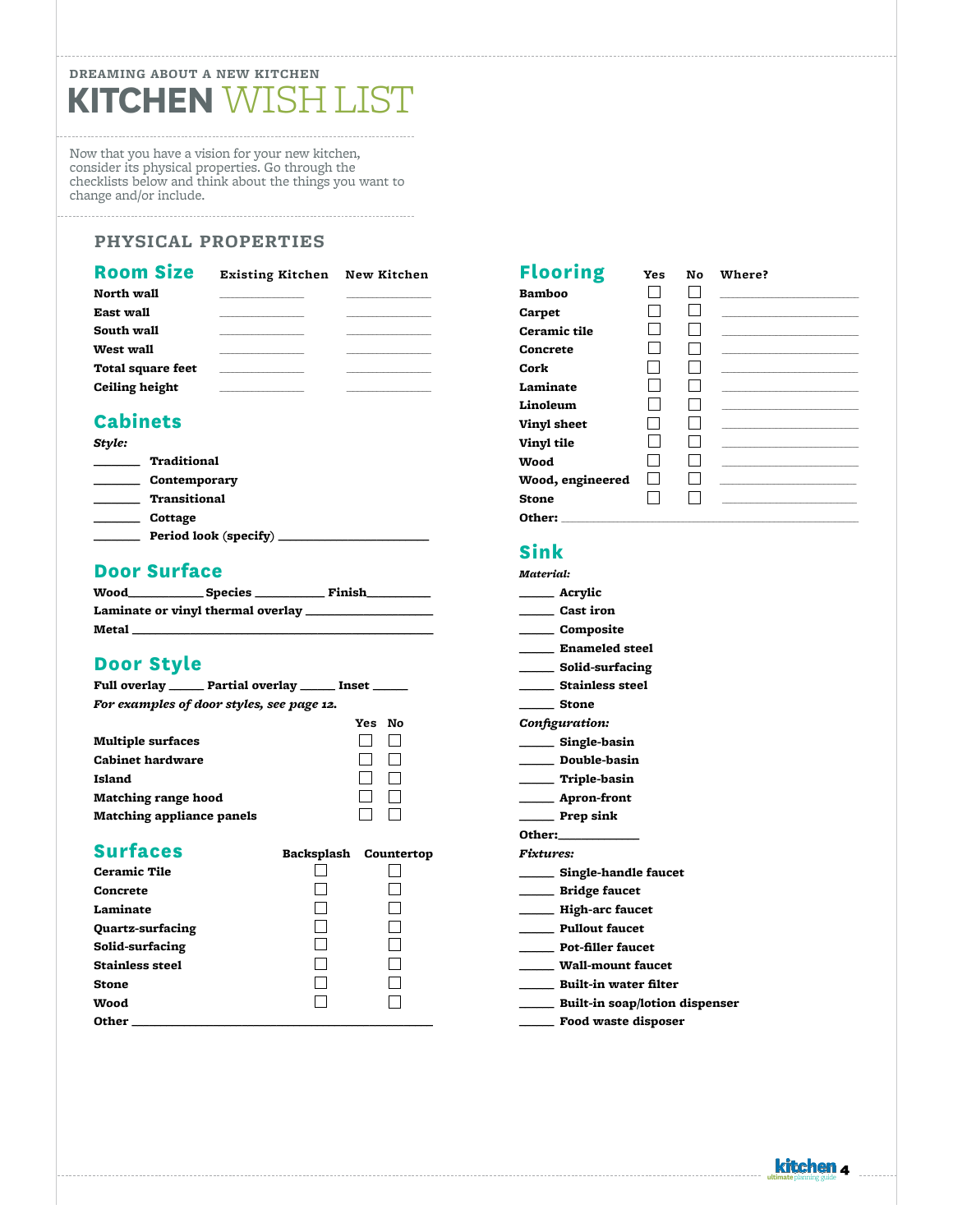#### **PHYSICAL PROPERTIES**

| <b>Ventilation &amp; Lighting</b> | Yes No | <b>Small</b> |
|-----------------------------------|--------|--------------|
| Chimney hood                      |        |              |
| <b>Custom</b> insert              |        |              |
| Downdraft                         |        |              |
| <b>Island hood</b>                |        |              |
| Microwave-hood combination        |        |              |
| <b>Undercabinet hood</b>          |        |              |
| Pendant lights                    |        |              |
| <b>Recessed lighting</b>          |        |              |
| Skylight                          |        |              |
| <b>Task lighting</b>              |        |              |
| <b>Accent lighting</b>            |        |              |
| Other                             |        |              |

#### **Large Appliances**

| Conventional oven             | Qty: _____________  |
|-------------------------------|---------------------|
| Convection oven               |                     |
| Microwave oven                |                     |
| Steam oven                    |                     |
| ______ Cooktop                |                     |
| _____ Freestanding range      |                     |
| ______ Slide-in range         |                     |
| ______ Warming drawer         |                     |
| Refrigerator                  |                     |
| Freezer                       | Qty: _____________  |
| Refrigerator drawer           | Qty: ____________   |
| <b>Wine cooler</b>            |                     |
| Dishwasher                    | $Q$ ty: ___________ |
| Dishwasher drawers            | Qty: ____________   |
| ____ Washer                   |                     |
| Dryer                         |                     |
| ____ Washer-dryer combination |                     |

#### **Small appliances** \_\_\_\_\_\_\_\_\_ Blender \_\_\_\_\_\_\_\_\_ Bread machine \_\_\_\_\_\_\_\_\_ Coffee grinder \_\_\_\_\_\_\_\_\_ Coffeemaker \_\_\_\_\_\_\_\_\_ Electric frying pan \_\_\_\_\_\_\_\_\_ Electric griddle \_\_\_\_\_\_\_\_\_ Electric toaster \_\_\_\_\_\_\_\_\_ Electric wok \_\_\_\_\_\_\_\_\_ Espresso/cappuccino machine Food dehydrator \_\_\_\_\_\_\_\_\_ Food processor \_\_\_\_\_\_\_\_\_ Hand mixer \_\_\_\_\_\_\_\_\_ Ice cream/sorbet maker  $\equiv$  Indoor grill  $\_$  Juicer \_\_\_\_\_\_\_\_\_ Pasta machine \_\_\_\_\_\_\_\_\_ Popcorn popper \_\_\_\_\_\_\_\_\_ Rice cooker \_\_\_\_\_\_\_\_\_ Slow cooker \_\_\_\_\_\_\_\_\_ Stand mixer  $\equiv$  Toaster \_\_\_\_\_\_\_\_\_ Toaster oven

#### **MONEY MANAGEMENT**

## **Budget Planning**

Home-equity loan/line of credit Pay cash \_\_\_\_\_\_%, Borrow \_\_\_\_\_\_%

| I plan to hire a contractor for all the work.             |  |
|-----------------------------------------------------------|--|
| I plan to do some of the work myself.                     |  |
| I plan to do the decor, paint, etc. myself.               |  |
| I plan to do all the work at once.                        |  |
| I plan to do the work and replace items in stages. $\Box$ |  |
| This is the realistic total I hope to spend: $\$\_$       |  |
| This is the absolute most I can spend: $\$\_$             |  |
|                                                           |  |
| <b>Financing Method:</b>                                  |  |
| All cash/savings                                          |  |

 **Yes No**

**NOTES:**

**kitchen** 5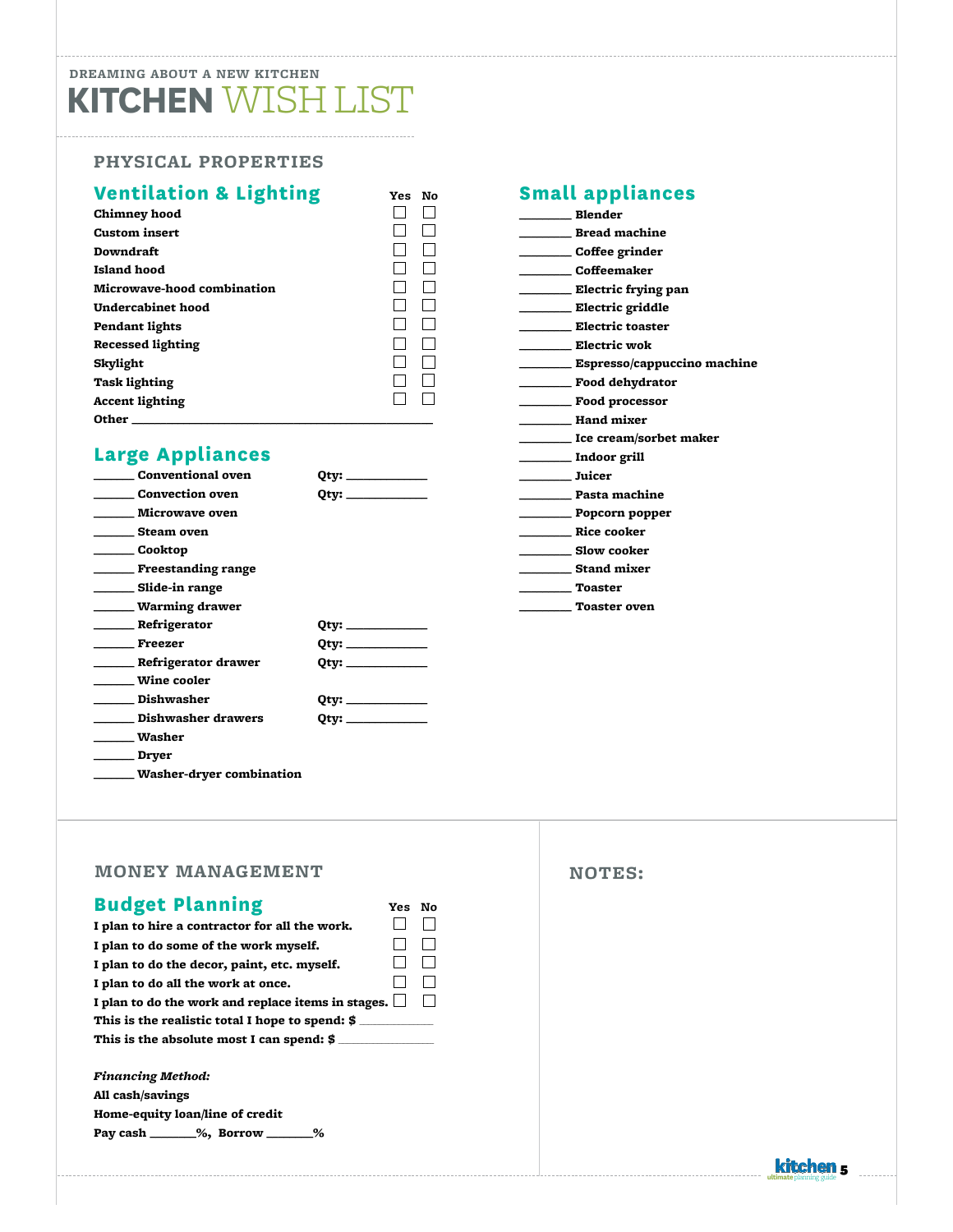# **DREAMING ABOUT A NEW kitchen DESIGNING**THE SPACE

Planning an efficient layout and following recommended design guidelines can ensure you end up with a stylish kitchen that's safe, functional, and comfortable.

#### **FLOOR PLAN IDEAS**

Use these sample floor plans to gather ideas about placement of elements. The traditional kitchen layout is based on the idea of creating a work triangle, with imaginary lines drawn between the sink, range, and refrigerator. If you'll have multiple cooks working in the kitchen, you might want to think about the room design in terms of zones or workstations devoted to specific tasks, such as cooking, cleaning, and storage.

#### **Single Wall**

This space-saving plan works most efficiently when the sink is centered on the wall and flanked by the refrigerator and the cooktop or range. If possible, allow 4 feet of counter on each side of the sink to provide plenty of space for food prep and cleanup.

#### **Two-Wall Galley**

Parallel walls contain three workstations. This compact plan lets the cook move easily between areas, but traffic will interfere unless there is at least 4 feet of space between counters. Ideally, site the sink and refrigerator on one wall and the cooktop on the other.

#### **L Shape with Island**

With workstations on two adjacent walls, this plan adds an island. This plan works best in a 10×10-foot or larger room and makes space for a second cook; it routes traffic out of the L's crook.







.<br>A good kitchen layouṫ will make your space efficient and easier to work in. Go to BHG*. com/KitchenLayouts* for more tips and ideas.

#### **U Shape**

This floor plan is most efficient with one workstation on each of the three walls. The primary cook can pivot from one station to another, while the second cook shares one leg of the triangle. The base of the U should be at least 8 feet long to help cooks feel comfortable.

#### **U-Shape with Island**

Installing a sink or cooktop in the island allows multiple cooks to work at the same time. Plan 42 inches of aisle space on all sides of the island. (In a twocook kitchen, 48 inches is even better.) Island plans are less efficient when workstations are on opposite walls.

#### **Multiple Work Zone Kitchen**

Featuring two walls and an island in the work core, this kitchen offers multiple prep areas so two cooks need not cross each other's path while they work. A butler's pantry and walk-in food pantry offer plentiful storage and additional prep and entertaining space within easy reach of the primary work zones. **kitchen** 



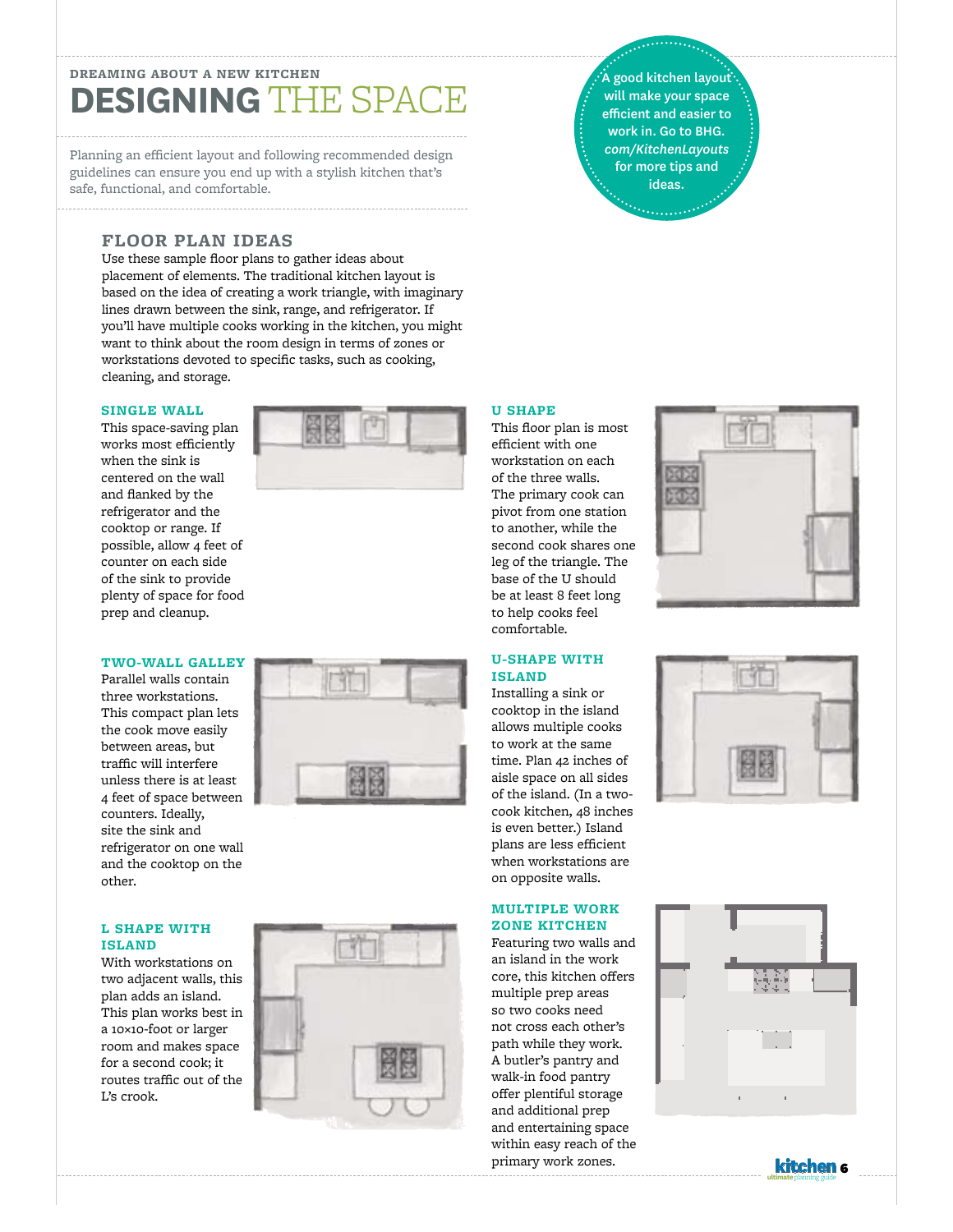# **DREAMING ABOUT A NEW kitchen DESIGNING**THE SPACE

To ensure your kitchen is functional, comfortable, and safe, use these measurements and recommended clearances. Measurements are suggested minimums unless otherwise noted. The following recommendations were adapted from the National Kitchen & Bath Association (NKBA) guidelines. Visit *nkba.org* for more guidelines or to find a certified kitchen designer.



#### **1. Walkways**

Walkways should be 36 inches wide.

#### **2. Work Aisles**

The width of work aisles should be at least 42 inches in a one-cook kitchen and 48 inches in kitchens designed for multiple cooks. A U-shape kitchen should include a clearance of 60 inches between opposite walls.

#### **3. Sink**

If a kitchen has one sink, locate it next to or across from the cooking surface or refrigerator. For a primary sink, provide a continuous countertop at least 36 inches wide right next to the sink. For a cleanup and prep sink, provide a 24-inch-wide landing area to one side of the sink and an 18-inch-wide landing area on the other.

#### **4. Cooktop**

Include a 12-inch-wide landing area on one side of the cooktop and a 15-inch-wide landing area on the other. (Landing areas should be at the same height as the cooktop.) Allow 24 inches of clearance above cooktop (30 inches if there is unprotected cabinetry above it).

#### **5. Countertops**

The standard countertop height is 36 inches; maximum is 45 inches. Allow 15 inches of space between the countertop and the bottom of upper cabinets. A total of 158 inches of countertop space is needed to accommodate landing area, prep and work area, and storage.

#### **6. Food Prep Area**

Include a 36-inch-wide work surface for each cook (adjacent to a water source).

#### **7. DishwasheR**

Locate the dishwasher no more than 36 inches from the cleanup and prep sink.

#### **8. Refrigerator**

Provide a 15-inch landing area on the handle side of the refrigerator; a 15-inch landing area on both sides of a side-by-side refrigerator; a 15-inch landing area no more than 48 inches across from the front of the refrigerator; or a 15-inch landing area above or adjacent to an undercounter refrigerator.

#### **9. Microwave OVEN**

The bottom of the microwave oven should be 3 inches below the principal user's shoulder but no more than 54 inches above floor. Provide a 15-inch-wide countertop space above, below, or on handle side of the microwave oven.

#### **10. Oven**

Provide a 15-inch-wide counter space above or adjacent, or on an island or peninsula no more than 48 inches away.

#### **11. Bar counter**

The height should be between 28 and 45 inches. Provide a knee space between 12 and 18 inches.

#### **KEEP YOUR kitchen SAFE**

Follow these design guidelines to ensure your cooking space will be accessible and safe for all users.

- Choose slip-resistant flooring, such as mattefinished wood or laminate, textured vinyl, or tile. If you use a throw rug, make sure it features a nonskid backing.
- Plan for proper lighting. Good general lighting and proper task lighting focused on work surfaces can greatly decrease the chance of injuries.
- Install wall ovens so that one rack is at the level of the adjacent countertop reducing the need for bending. Choose a model with racks that come out automatically or pull out easily on ball-bearing extensions.
- Consider installing a dishwasher on a raised platform or purchasing a dishwasher drawer to make loading and unloading easy.
- Opt for a double-door refrigerator with a freezer below to make it easy to access both fresh and frozen foods.
- **Equip base cabinets with roll**out shelves or drawers that make it easy to see all items stored there.
- Include countertop work surfaces at a variety of heights to accommodate all family members.
- Opt for single-handle faucets and cabinet knobs and pulls that are large enough to grip with your entire hand.

**kitchen** 7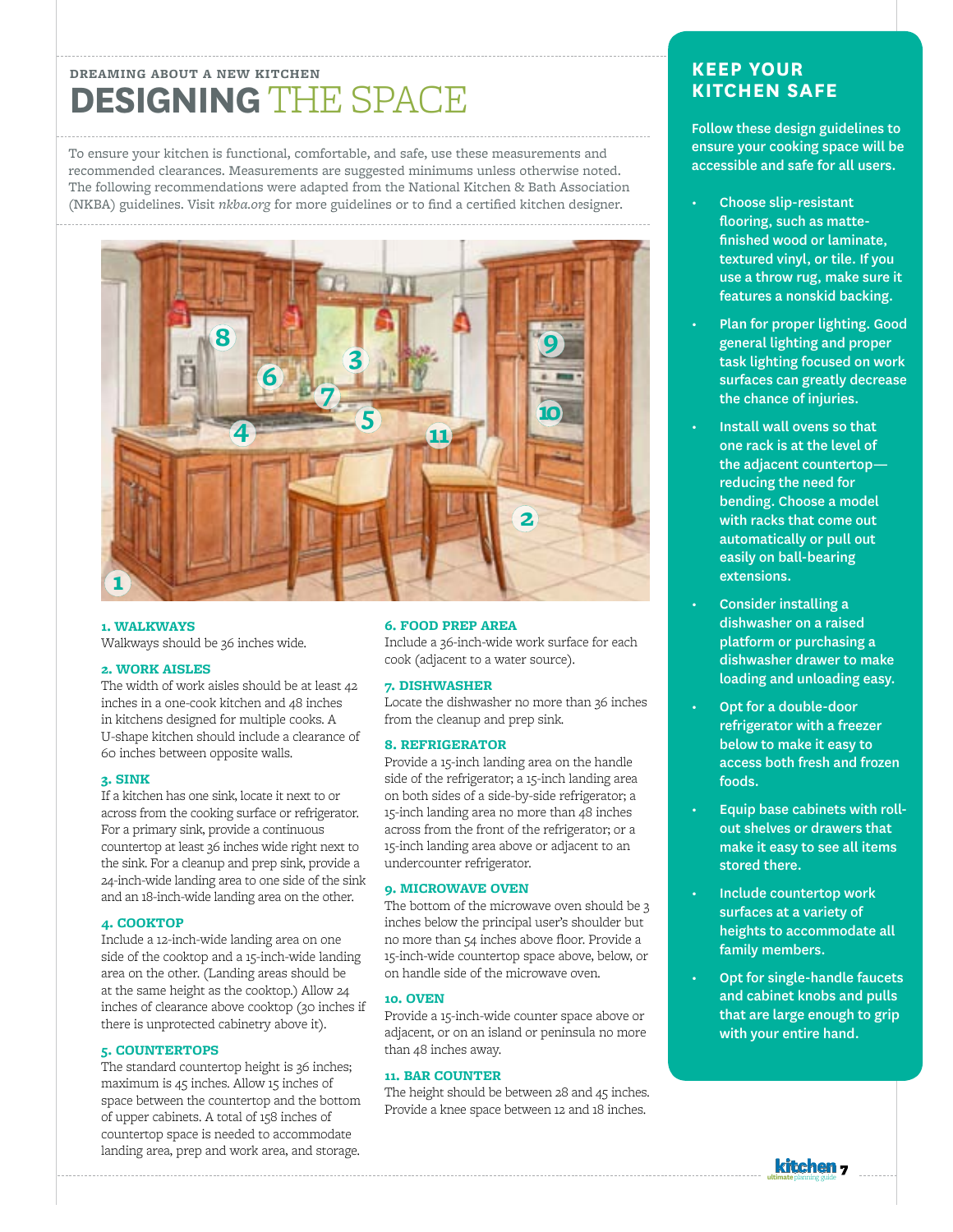# **DREAMING ABOUT A NEW kitchen SETTING A BUDGET**

Before you start construction work or hire any professionals, sit down and establish a budget for your home improvement project—then stick to it.

Figuring out a budget for your kitchen project might not be as much fun as selecting fixtures and paint colors, but it's just as important—if not more so. To begin, think about how long yo plan to stay in your home. If you might not be as much fun as selecting fixtures and paint colors, but it's just as important—if not more so. To begin, think about how long you few years, investigate home prices in your area and be careful to keep your budget in line with the average home price. On the other hand, if you plan to remain in your home for many years, plan to spend as much as you can comfortably afford to create the kitchen of your dreams.

To determine what you are comfortable spending on your kitchen project, make a list of all your debts and figure out your monthly gross income. From here, you can determine the maximum monthly payment you can afford to spend on remodeling costs. Talk to a lender about financing options if necessary.

Remember that building and remodeling almost always end up costing more than expected. Experts recommend adding a cushion of at least 10 percent to your overall budget to account for surprises along the way.

#### **10 WAYS TO KEEP YOUR BUDGET ON TRACK**

#### **1. HAVE FIRM GOALS AND STICK TO THEM**

It can be easy to get distracted by all the glamorous products on the market, but they can quickly derail your budget. Focus on your main goals and choose products accordingly, opting for a few splurges along the way.

#### **2. BRING IN THE PROS**

Architects and designers increase initial costs, but they can save you money in the long run by helping you avoid design pitfalls and suggesting ways to save money on design and materials.

#### **3. KEEP IT SIMPLE**

If you're remodeling, try to keep load-bearing walls where they are and avoid rerouting plumbing and electrical lines. Varied rooflines, curved walls, arches, and bump-outs all enhance the character of a kitchen, but they also bump up the cost.

#### **4. CHECK CONTRACTOR REFERENCES**

If you'll be hiring a contractor to help you with construction work, be sure to ask references about the contractor's communication skills, follow-through, and adherence to deadlines. If the contractor regularly misses deadlines and communicates poorly, you'll likely end up with inflated bills and extra stress.



#### **5. ORDER MATERIALS IN ADVANCE**

Some custom items, such as windows and cabinetry, take several weeks to arrive. Keep your job's progress on track by having materials on hand before any work begins.

#### **6. STICK WITH WHAT'S IN STOCK**

Custom windows, cabinetry, and other items can drive up project costs. Look for standard and semicustom goods, which are often available in a range of styles and price levels to help keep your budget on track.

#### **7. LOOK FOR DEALS**

Shop your local home center for clearance items, end-of-season sales, discontinued products, and floor models. You can also find great deals online just be sure you know what you're buying.

#### **8. KEEP CHANGES TO A MINIMUM**

Some changes are inevitable, but making changes to remodeling or building plans midway through the project is another quick way to ruin your budget. If you make changes after plumbing, electrical, and drywall work is done, you'll likely have to tear out finished work and start over—and pay for the work twice.

#### **9. MAKE SMART TRADE-OFFS**

 If you're forced to make difficult choices to keep your budget on track, sacrifice items that can easily be retrofitted later. Choose less-expensive lights, faucets, window treatments, and door and cabinet hardware, and put your money toward cabinets, countertops, and other labor-intensive items.

#### **10. HELP OUT WITH THE WORK**

Even inexperienced do-it-yourselfers can remove old cabinets, fixtures, and other items that will be replaced. And once the major construction work is done, you can step back in and help with painting, installing faucets and lights, and other finishing details.

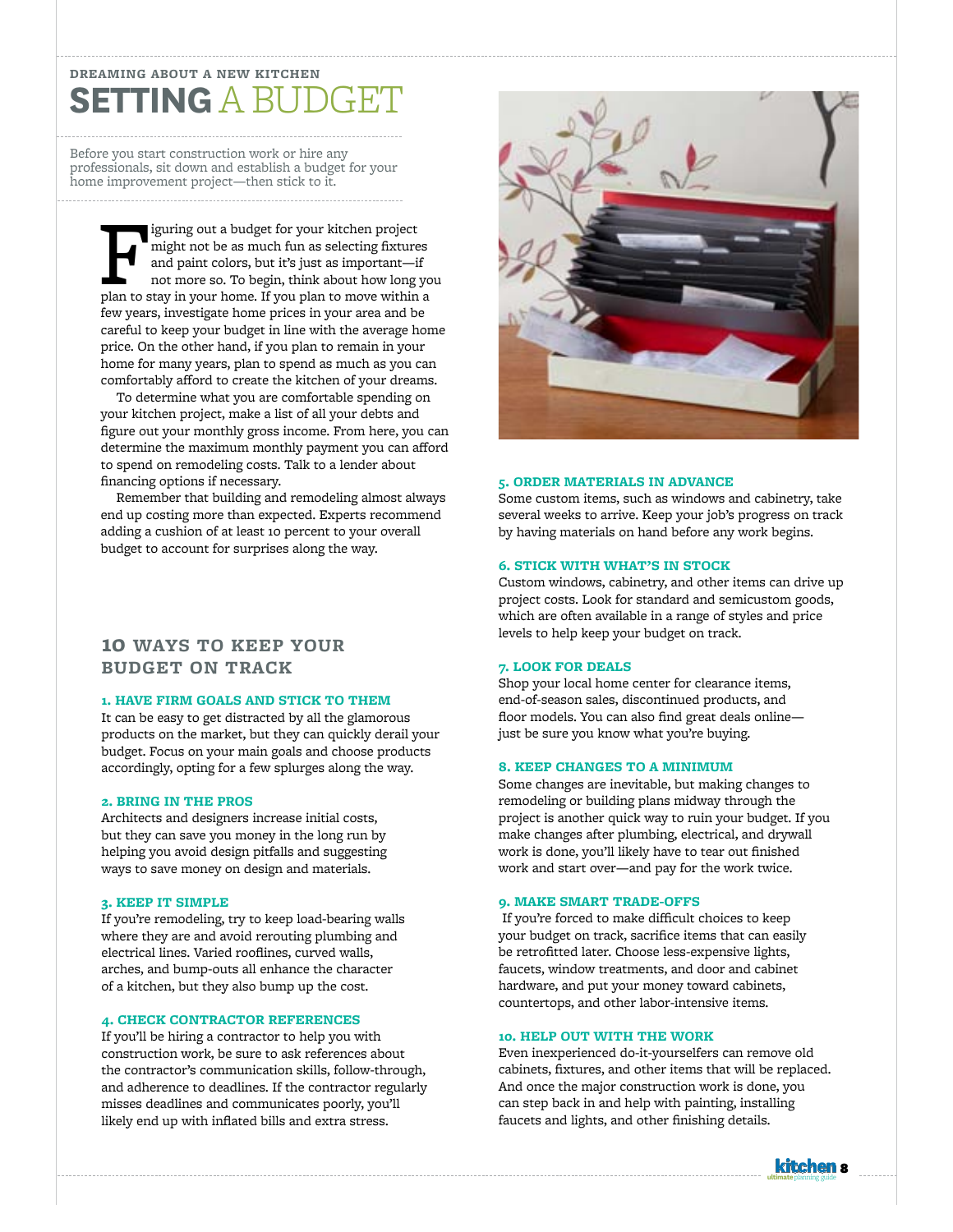# **PLANNING THE PROJECT WHAT PROS DO YOU NEED**

Take time to consider the details of how the construction work will be handled — from what work you'll do yourself to detailed schedules relating to what will be completed when.

an you handle the<br>
work yourself or<br>
do you need to<br>
to help with design or<br>
to help with design or work yourself or do you need to hire professionals installation? If you're planning a complete kitchen overhaul, you'll likely benefit from design help, even if you are willing to do the construction work yourself. To find a qualified professional, ask family and friends for references, visit a home show or neighborhood home tour, or look at the list of designers on the National Kitchen & Bath Association website: *nkba.org*. Here's a brief description of various professionals in the remodeling and building industry—and a look at how they can help you.

#### **ARCHITECTS**

If you're planning a major remodeling or building project, an architect can help you determine the overall design and create construction drawings that are required for obtaining building permits. Architects have formal education and experience and are licensed by the state.

#### **DESIGNERS**

These professionals can also help you create the construction drawings necessary for your project. Certified kitchen designers specialize in kitchen design and must meet specified educational requirements and follow a professional code of ethics outlined by the National Kitchen & Bath Association.



#### **GENERAL CONTRACTOR**

A contractor manages the construction work required to create your dream kitchen. They might do the work themselves or, more likely, hire subcontractors to handle part or all of the project. If you are planning a small remodeling project, you might not need professional design services and can work directly with an experienced contractor.

#### **DESIGN-BUILD CONTRACTOR**

A design-build firm can oversee both the design and construction services, thus simplifying the remodeling and building process. Some firms have architects on staff, while others use certified designers. Since a design-build firm oversees your project from initial design through completion, they can help ensure your project stays on budget.

#### **WHAT TO ASK WHEN INTERVIEWING A PROFESSIONAL**

You can significantly increase your chances of a successful building or remodeling project by carefully interviewing professionals and checking references. Here are a few questions to help you find the right person for your job.

#### **HOW LONG HAVE YOU BEEN IN BUSINESS?**

Look for a firm with an established business history in your area, and ask contractors for a current copy of their license and their certification of insurance.

#### **WHAT IS THE TIME FRAME FOR STARTING THE PROJECT?**

Also ask about work schedules and an estimated time frame for completing the job.

#### **HOW IS YOUR FIRM ORGANIZED?**

Find out if they have employees or hire subcontractors. Will there be a project supervisor or lead carpenter to oversee your project?

#### **HOW MANY SIMILAR PROJECTS HAVE YOU COMPLETED IN THE PAST 12 MONTHS?**

Look for designers and/or contractors who are familiar with your desired design style and/or project type.

#### **WHAT PERCENTAGE OF YOUR BUSINESS IS REPEAT OR REFERRAL BUSINESS?**

This answer can give you a helpful hint about customer satisfaction.

#### **MAY I HAVE A LIST OF REFERENCES?**

Ask for a minimum of three references, and specifically inquire about projects that are similar to your own. You can also see if the designer or contractor can arrange visits to finished job sites.

\* Questions are compiled from a list provided by the National Association of the Remodeling Industry.

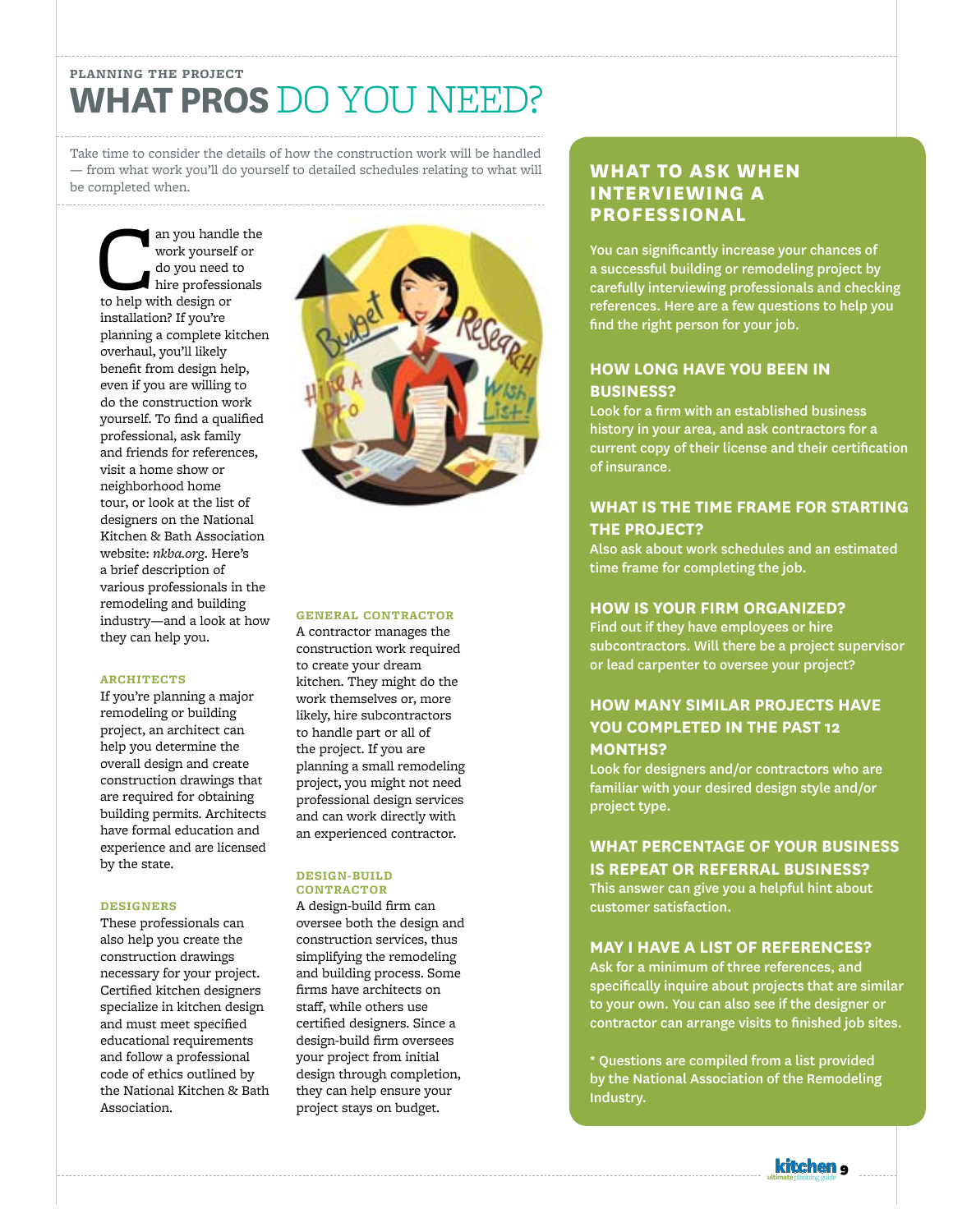# **PLANNING THE PROJECT SIGNING A CONTRAC**

Whether you're hiring an architect, designer, general contractor, or subcontractors, it's best to have everyone sign on the dotted line before work begins.



#### **DIY TIP**

Planning to act as your own general contractor? Don't forget to check local building codes and acquire the necessary building permits before starting any construction work. Unsure if you need a building permit? If you're adding a new window or door, moving a sink, installing new electrical wiring, or altering the footprint of your home, you might need to obtain a permit. Check with your local permitting office to find out about codes in your area.

Need help with your kitchen remodeling projects? Go to *BHG.com/KitchenPros* to find professionals in your area.

#### **EXAMINE THE CONTRACT**

If you'll be hiring a contractor to help you with your kitchen project, be sure to carefully examine the contract. This is the document that outlines the scope of the project and ensures that everyone is in agreement about who will handle what. Consider having a legal professional review the document before signing it, and make sure you understand everything that is included (and excluded) from the document. Also, make sure the contract contains the following:

- The contractor's name, address, phone number, and license number (if applicable)
- Details about materials being used for the project, including size, color, model, and brand name for all products
- A clear description of what the contractor will and will not do, such as protect personal property at the job site, daily cleanup, and cleanup upon completion of the job
- Approximate start and completion dates
- The total price, payment schedule, and any cancellation penalties
- A full or limited warranty covering materials and workmanship for a minimum of one year (this should also include the name and address of the party who will honor the warranty—the contractor, distributor, or manufacturer)
- A binding arbitration clause that may allow you to resolve disputes without costly litigation if a disagreement occurs

#### **CHANGE ORDERS**

Most remodeling and building projects will require a change order at some point—a written document to alter, change, or remove items found in the original contract. You might change your mind about a specific product or design, the contractor might suggest changing some aspect of the design, or extra work might be needed to fix an unexpected discovery, such as termite damage. Make sure that any change to the contract is done in writing and signed by all parties before any work is completed. Before signing, ask about the price of the changes and the added work time they might require. Be sure to keep a copy of any change orders for your records.

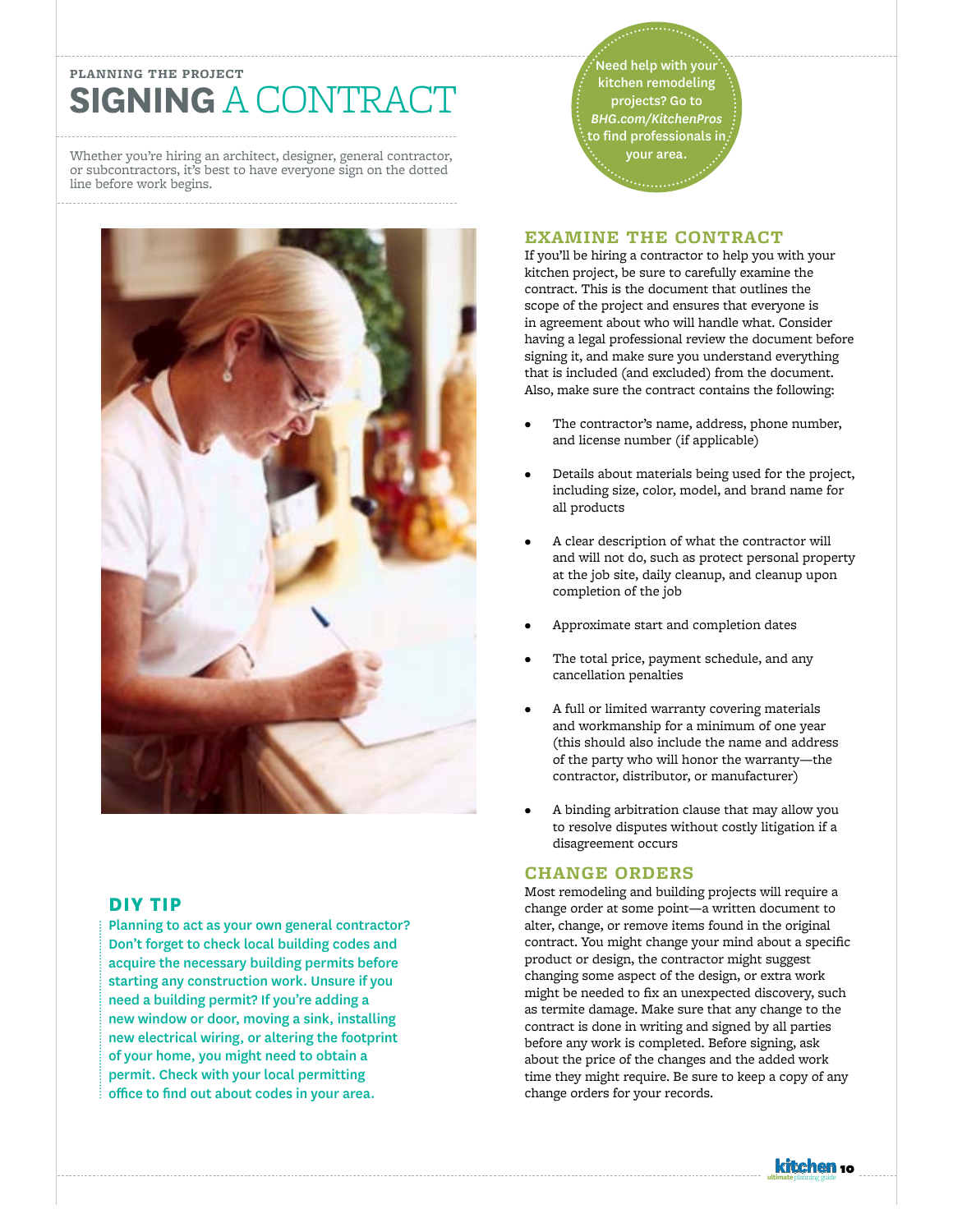# **PLANNING THE PROJECT WHAT TO EXPECT** RING CONSTRUC

Here's how to handle the mess and upheaval during a kitchen project.

If you're remodeling and will be living in your how<br>thile major construction work is being done,<br>plan for at least a few rough weeks. It's easy to<br>get overwhelmed by all the inconvenience, dust,<br>and noise—but you can elimi f you're remodeling and will be living in your house while major construction work is being done, plan for at least a few rough weeks. It's easy to get overwhelmed by all the inconvenience, dust, by planning ahead. Follow these tips to decrease the headaches and frustration that often come with a remodeling project.

#### **Prepare mentally and emotionally**

Even if you hate the way your kitchen looks now, you might be unprepared for the emotional upheaval that comes with tearing a room to the bare studs. It doesn't look pretty and you can suddenly find yourself worried about how it's all going to come together. Take plenty of time to assess your needs and craft a design before starting construction to increase your confidence about the finished product.

#### **Talk with your contractor about job site rules**

Discuss expectations about worker behavior before construction begins. For example, are you OK with smoking on the job site? Can any type of music be played, and what volume is acceptable? Will workers take off their shoes or wear protective booties over their shoes to avoid tracking in dirt and mud? How much cleanup are workers expected to do? Also ask about typical work schedules, so you'll know when to expect workers to show up at your door.

#### **Establish a project timeline and schedule**

Whether you are doing the work yourself or hiring a general contractor, outline the sequence of each step of the project and note who will be doing the work and what materials are needed. If you've figured out a plan in advance, you can ensure all products are on site when they're ready to be installed and avoid uncertainty and confusion.

#### **Take steps to control dust**

There's virtually no way to eliminate dust at a construction site, but you can successfully minimize it. Seal off work areas with plastic sheeting and set up an entrance for workers so they don't have to disturb the hanging plastic or tramp through the rest of the house. During the remodeling project, plan to clean the rest of your house frequently construction dust is fine and can find a way through even the best protection. Also consider getting your home's ductwork cleaned after construction is done.

#### **Keep kids safe**

Power tools, stacks of lumber, and exposed electrical wires all pose serious dangers for children. Ask workers to put tools away and plan to shut and/or lock doors when possible. Extra trips to the park, library, or Grandma's house can also help keep kids out of harm's way.



#### **Design a temporary kitchen**

Plan to move the refrigerator, microwave, coffeemaker, and a few other often-used appliances into another room. And don't forget to consider how you'll clean up after your meals. If washing dishes in the bathroom sounds unappealing, you might want to stock up on paper plates and utensils.

#### **Set up a communication center**

Put up a message board at the job site, where you and your contractor can leave questions and comments about the day's work. Also establish a consistent day and time for project meetings with your team to discuss work progress, schedules, and any unexpected discoveries.

#### **Protect valuables**

Hopefully you trust the workers you decide to hire, but keep in mind that all the hammering and demolition work can cause what feels like a minor earthquake in your house. If you have prized collections or delicate objects in your kitchen or an adjacent room, it's best to pack them away until construction work is done.

#### **Create storage space for construction materials**

Whether you're acting as your own general contractor or you have hired someone else to handle this task, you can avoid project delays by ordering materials in advance. But you'll need a place to store the lumber and materials, so choose a safe place and clean out the area in advance.

#### **THE FINISH LINE**

Before making your final payment, plan to walk through your finished kitchen with your contractor, architect, or designer and discuss anything that still needs to be changed or completed. Often firms will use a punch list, which is a written document that lists all the corrections or changes that must be completed to the homeowner's satisfaction. Once you agree that these items have been completed, your final payment will be due.

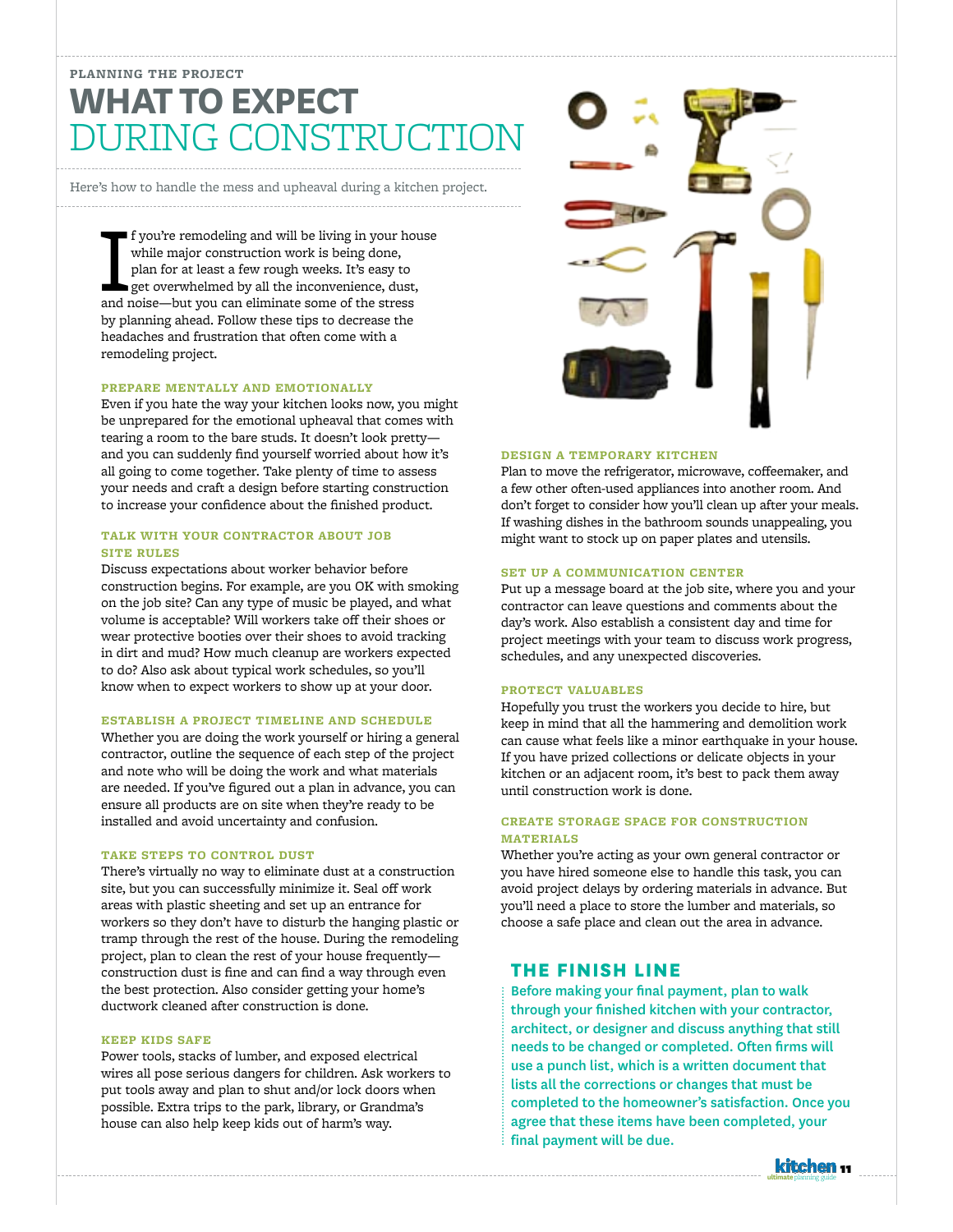# **CHOOSING PRODUCTS cabinetry**options

The cabinets you choose have a big impact on the style—and cost—of your finished kitchen. Here's what you need to know to find cabinetry that's right for you.

#### **Cabinet Basics**

Kitchen cabinets are available as stock, semicustom, or custom units. Your choice will impact the overall cost and options available.

**STOCK:** Sold ready to install at home centers and dealers or ready to assemble online, stock cabinets are standing inventory, so you can get them quickly. Your dealer might not have every unit in stock, but special orders take as little as a week. Stock cabinetry is usually available in widths up to 48 inches, in 3-inch increments. Costs are the lowest.

**Semicustom:** Next up in price, semicustom cabinetry is also factory-made in standard sizes, but you'll find more woods, finishes, and decorative features. Options include pantry units, sliding shelves, and drawer inserts. They generally require a longer lead time than stock cabinets.

**Custom:** With the most options to offer, custom cabinetry is designed, built, and installed to fit your space. A professional kitchen designer will help establish an efficient layout. Exotic woods, ornate details, and period styles will add cost and delivery time but result in a oneof-a-kind kitchen.

#### **Construction Types**





**Face Frame:** In this traditional-look construction, a solid-wood frame attaches to the front of the cabinet box. Hinges, hidden or visible, attach the door to the frame. Because the frame overlaps the door opening, drawers must be slightly narrower than the cabinet box. If you would like to add decorative accessories, such as corbels and fluted stiles, this option is a good choice.

#### **Frameless:** This

more contemporary-look construction features doors that attach directly to the cabinet boxes. These cabinets eliminate spacestealing frames and offer slightly more capacity. Door hinges mount inside the cabinet, so they're hidden when doors are closed. If you want to maximize storage space, this option is for you.

#### **Style Details**

The door style and material you choose for your cabinetry greatly impacts the overall look of your kitchen. Slab doors are flat and sleek—ideal for a contemporary space. Paneled doors range from simple mitered squares to gentle arches or fancier cathedral tops and can complement a range of decorating styles.

**NATURAL WOOD** offers a selection of colors and grains. Oak, pine, and hickory boast prominent grain patterns and suit traditional or country styles. Maple, cherry, and mahogany look classic or contemporary, depending on the finish. Stain affects wood color and shows its grain, while painted finishes create a solid finish that hides grain.

**Laminate, melamine** (a durable plastic), or heat-set vinyl (called thermofoil) wipe clean easily and resist chipping. They are often used on more contemporary cabinetry.

#### **Door and Drawer Designs**



**Full Overlay** Doors cover the face frame—or the entire box front on frameless cabinets—leaving minimal space between doors and drawers.

| the company's company's<br><b>Contract Contract Contract Contract</b><br>__ | __ |  | ـ |  |
|-----------------------------------------------------------------------------|----|--|---|--|
|                                                                             |    |  |   |  |
|                                                                             |    |  |   |  |
|                                                                             |    |  |   |  |
|                                                                             |    |  |   |  |

**Partial Overlay**

Doors cover the frame by about ½ inch; the rest of the frame shows around the door. Choosing this type of door might slightly reduce your cabinetry cost; the door is smaller so less material is used.

**Inset** Doors and drawer fronts install flush with the face frame. The precision of this design is most often seen in custom cabinetry.

# MONEY-WISE

**SAVE MORE:** You can save thousands of dollars on your kitchen remodel by refacing your cabinets instead of replacing them. Order new drawer and door fronts, then add matching self-stick veneer to the face frame. This technique works especially well for partial-overlay doors, but can also be used for full-overlay and inset doors if you measure carefully.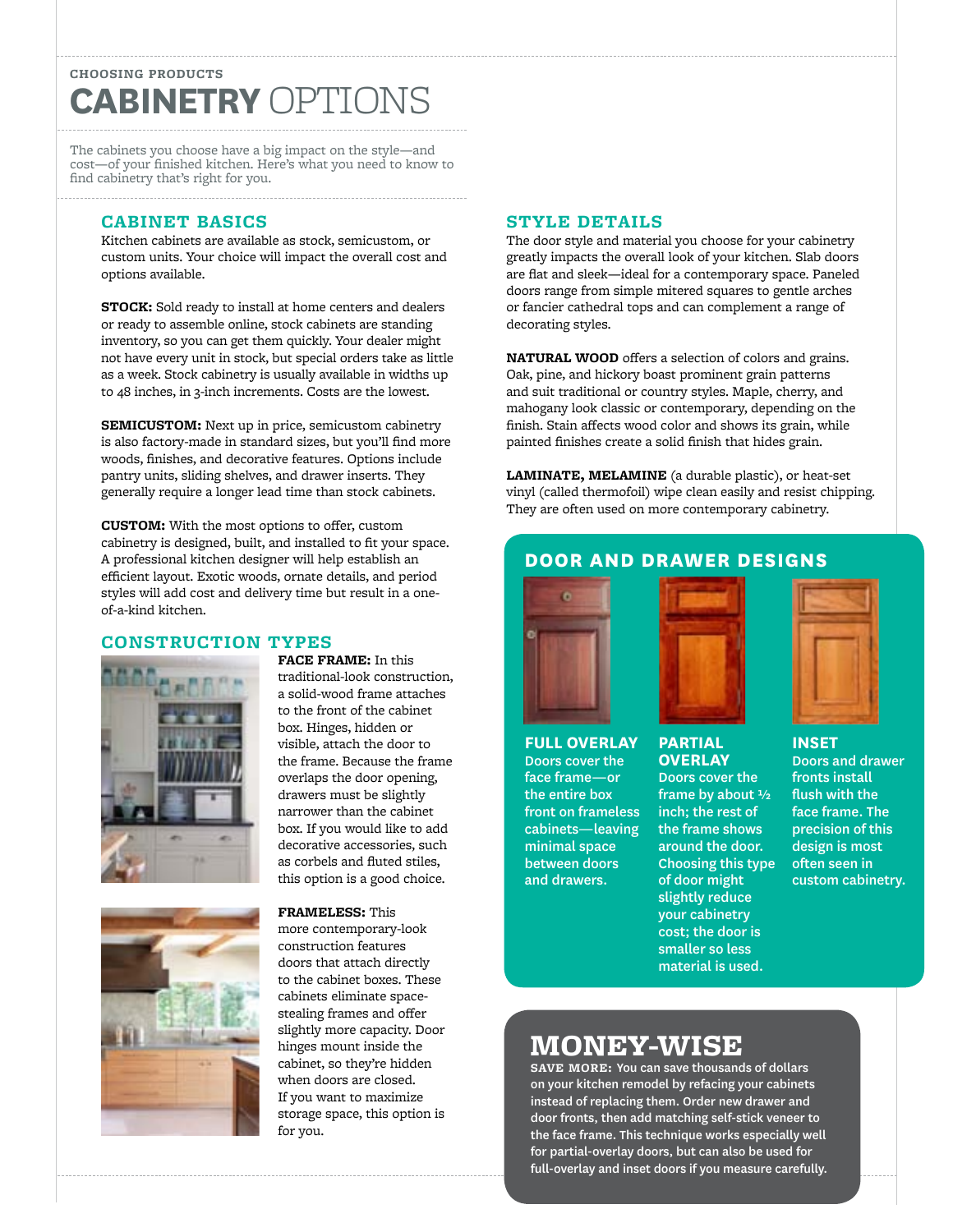# **CHOOSING PRODUCTS hardware** OPTIONS

#### **Cabinet Hardware**

Whether you're replacing your cabinets or keeping the old ones, new cabinet hardware can give your kitchen a whole new look. Choose knobs and pulls with brushed finishes for a traditional look or sleek, stainless steel pulls for a modern cooking zone. Consider ergonomics as well as style when selecting new hardware; pulls large enough to grasp with the whole hand are the easiest to use.

#### **cabinet interior hardware**

To make the most of every inch of storage, shop interior hardware options. Store cookware on pullout shelves or wire organizers. Angled corner drawers put potentially wasted space to work. Pullout pantries and dedicated spice storage make canned and dry goods more accessible.

Instead of installing a spring-assisted retractable shelf for a stand mixer, consider opting for a dedicated counterlevel storage cabinet, such as an appliance garage. The retractable shelf may not always be stable, and it takes up a lot of room in a base cabinet.

If you're not replacing your cabinetry, but want to upgrade your storage, consider retrofitted options, available at home centers.



Update your kitchen cabinets for less. At *BHG.com/CabinetProjects*, you'll find 30 DIY ideas and how-tos.



**kitchen** 13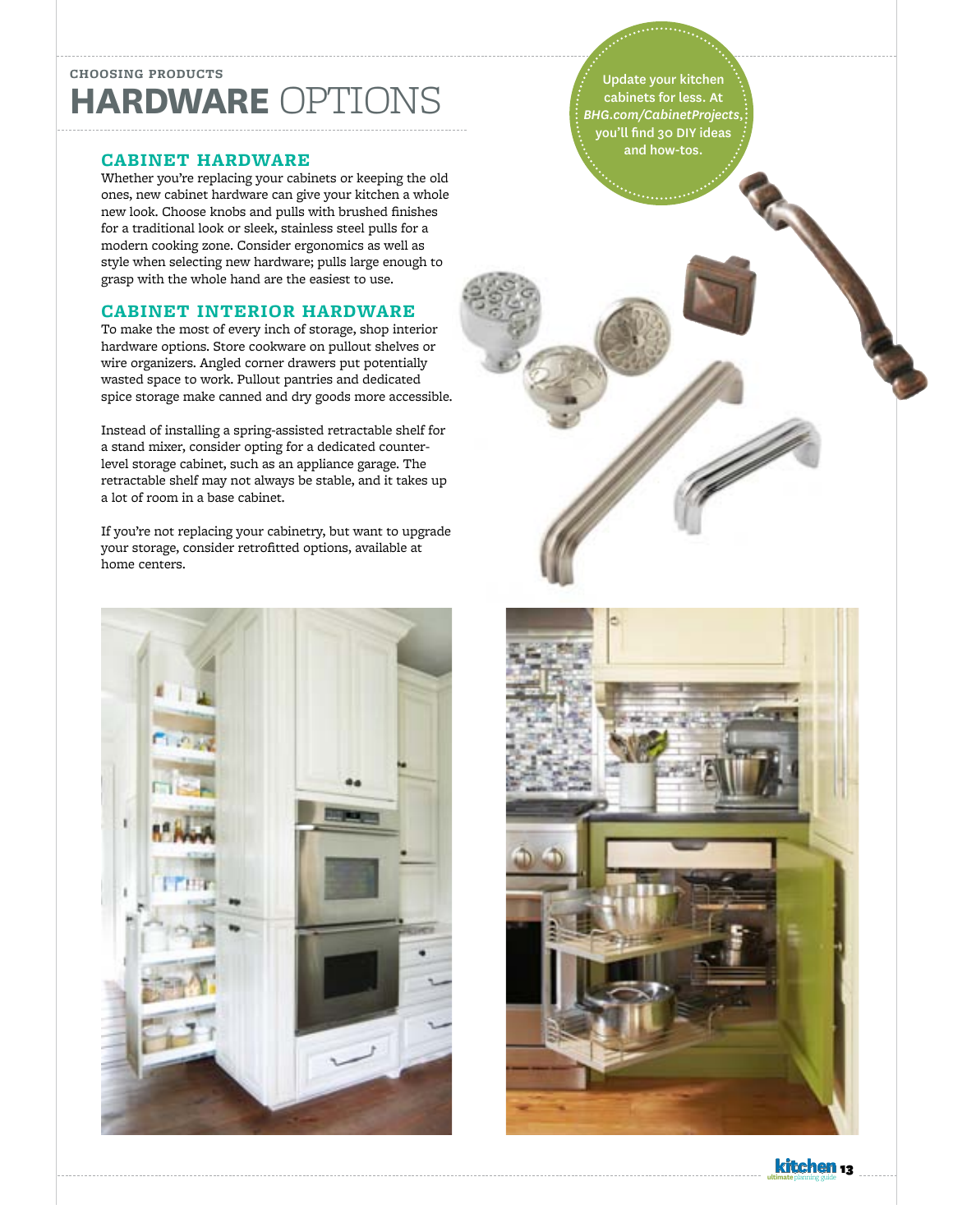# **CHOOSING PRODUCTS COOKING APPLIAN**

Modern appliances offer convenient features that help streamline cooking tasks. Here's what to look for when you shop for ranges, ovens, cooktops, range hoods, and microwave ovens.

#### **Ranges & Ovens**

Whether you opt for an all-in-one range or seek more design flexibility with built-in wall ovens, new models on the market can help you prepare food faster and customize your cooking experience.

#### **Ranges**

Most traditional ranges—with four burners and an oven below—are 30 inches wide, but 24- and 36-inch models are also available. Commercial-style models 48 or 60 inches wide accommodate six burners or a combination of burners and a griddle or grill. Some models boast two ovens or a built-in warming drawer. Bakers often prefer the even heat of electricity, which has led to the introduction of dual-fuel models that pair an electric oven with gas burners. Ranges can be freestanding (with finished side panels) or made to slide between cabinets. Typically, purchasing a range will be less expensive than buying a separate cooktop and oven; a range with multiple features, such as a convection oven and a cooktop with a griddle, also help maximize space in small kitchens.

#### **Ovens**

Built into a wall or under a counter, 30- or 36-inch-wide ovens offer thermal or convection (or combination) cooking in single or double cavities. When installed at waist or eye level, a wall oven can eliminate bending and ensure comfort for all cooks. Convection models use a fan to circulate air for more even baking and shorter cooking times. Built-in speed-cook ovens typically combine thermal, convection, and microwave functions for added convenience—but usually come with a higher price tag. Some ovens combine steam and convection; steam helps food stay moist and preserves valuable nutrients. If you often cook meals for large gatherings, choose an oven with a large capacity, or opt for two ovens.

#### **Convenient cooking Features**

#### **Control lockout**

This feature is a good option if you have small children in the house. It lets you disable the oven controls for greater safety.

#### **Dual ovens**

A range with more than one oven provides greater cooking flexibility. Many pro-style ranges offer multiple ovens; some more affordable 30-inch models do too.

#### **Multiple oven-rack positions**

Models with five or more oven-rack positions give you maximum flexibility, allowing you to adjust for the size of the food and the distance from the broiler element or flame.

#### **Self-cleaning cycle**

High heat burns off spills in the oven, so cleaning the oven isn't such a big chore.

#### **Trivection**

These ovens pair thermal, convection, and microwave technologies for fast cooking.

#### **Warming drawer**

With this feature, you can easily keep plates and food warm until everyone arrives home.



#### **PLANNING TIP**

The backsplash behind your range or cooktop should stand up to grease splatters and serve as an eye-catching focal point. Tile, beaded board, stone, solid-surfacing, and concrete are all functional and stylish options.

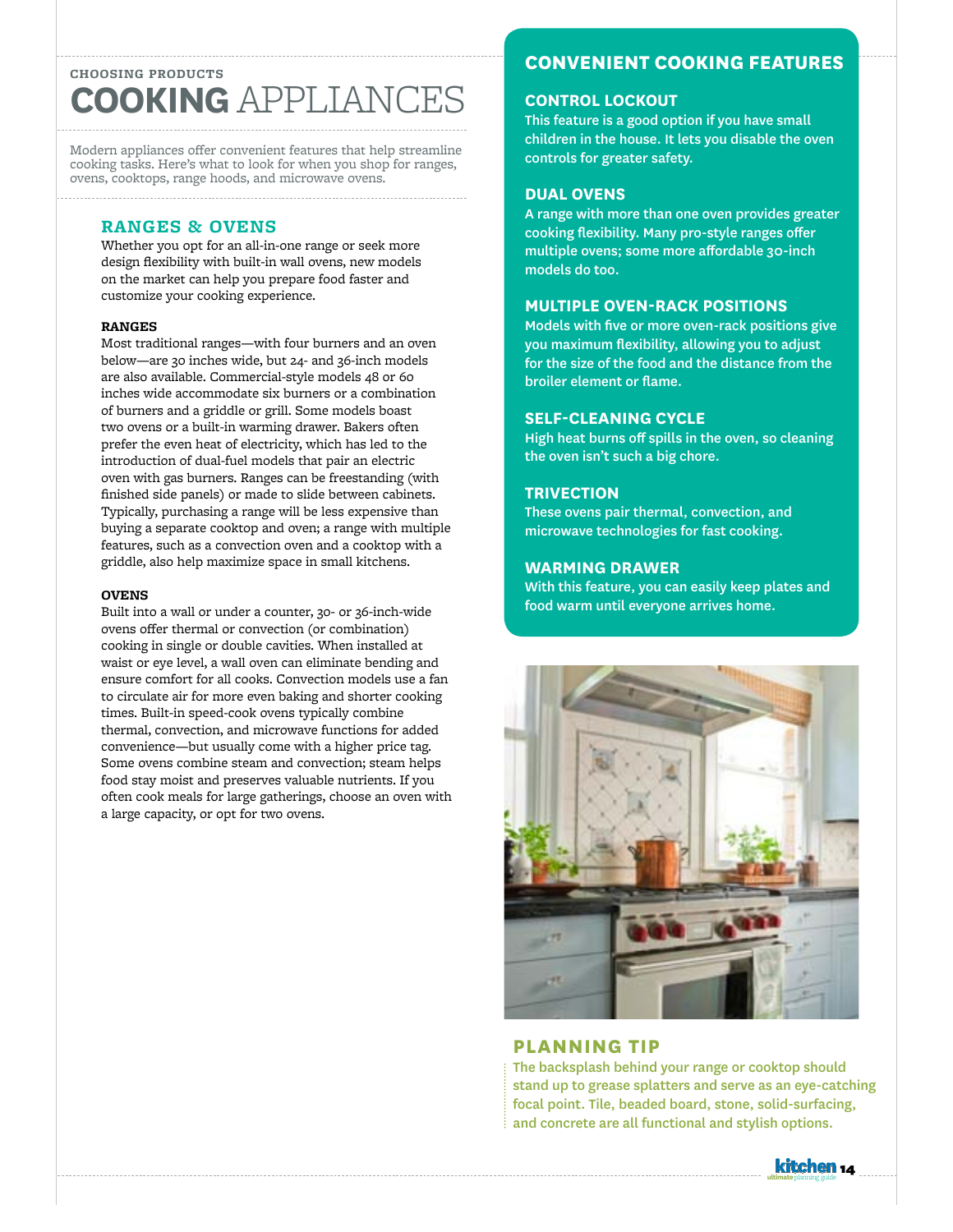# **CHOOSING PRODUCTS COOKtops**

Choose from multiple fuel types and a variety of high-tech features to find a cooktop that complements your cooking style.

#### **Heat Type**

#### **1. Electric**

Most electric cooktops are smooth-top models; their smooth surface makes it easy to wipe up spills, although they do require a special cleaner. Electric cooktops now offer rapid-cycle elements that fine-tune the heat setting as precisely as gas. For maximum cooking flexibility, look for models with expandable elements that feature a small, low-power element within a larger, high-power element or bridge elements that accommodate oversize cookware or a griddle. To enhance safety, opt for models with indicator lights that tell you which burners are turned on.

#### **2. Gas**

Traditionally, gas cooktops have been the choice of serious cooks, thanks to their fast heat and instant control. To ease cleaning tasks, opt for sealed burners which prevent liquid and food debris from getting below the cooktop. Continuous grates make it easy to slide pots from one burner to another. Pilotless ignition is standard, and some cooktops also offer reigniting burners, which automatically relight if the flame goes out. For greater cooking flexibility, look for models that contain burners with various Btu levels; these more expensive models make it easier to sear foods and simmer delicate sauces.

#### **3. Induction**

These cooktops generate a magnetic field that heats the pan, but not the cooktop surface—making them a practical choice for families with small children. These cooktops are more expensive than many gas or electric options, but the elements heat up quickly and are very energy-efficient. With a smooth ceramic glass top, they're also easy to clean. They require magnetic cookware. (If a magnet sticks to the bottom of a pan, it will work.)







#### **PLANNING TIP**

Gain more cooking flexibility with modular cooktops. These systems can accommodate electric or gas heat and allow you to customize your setup for the way you usually cook. You can choose to incorporate burners, grills, griddles, woks, steamers, and more.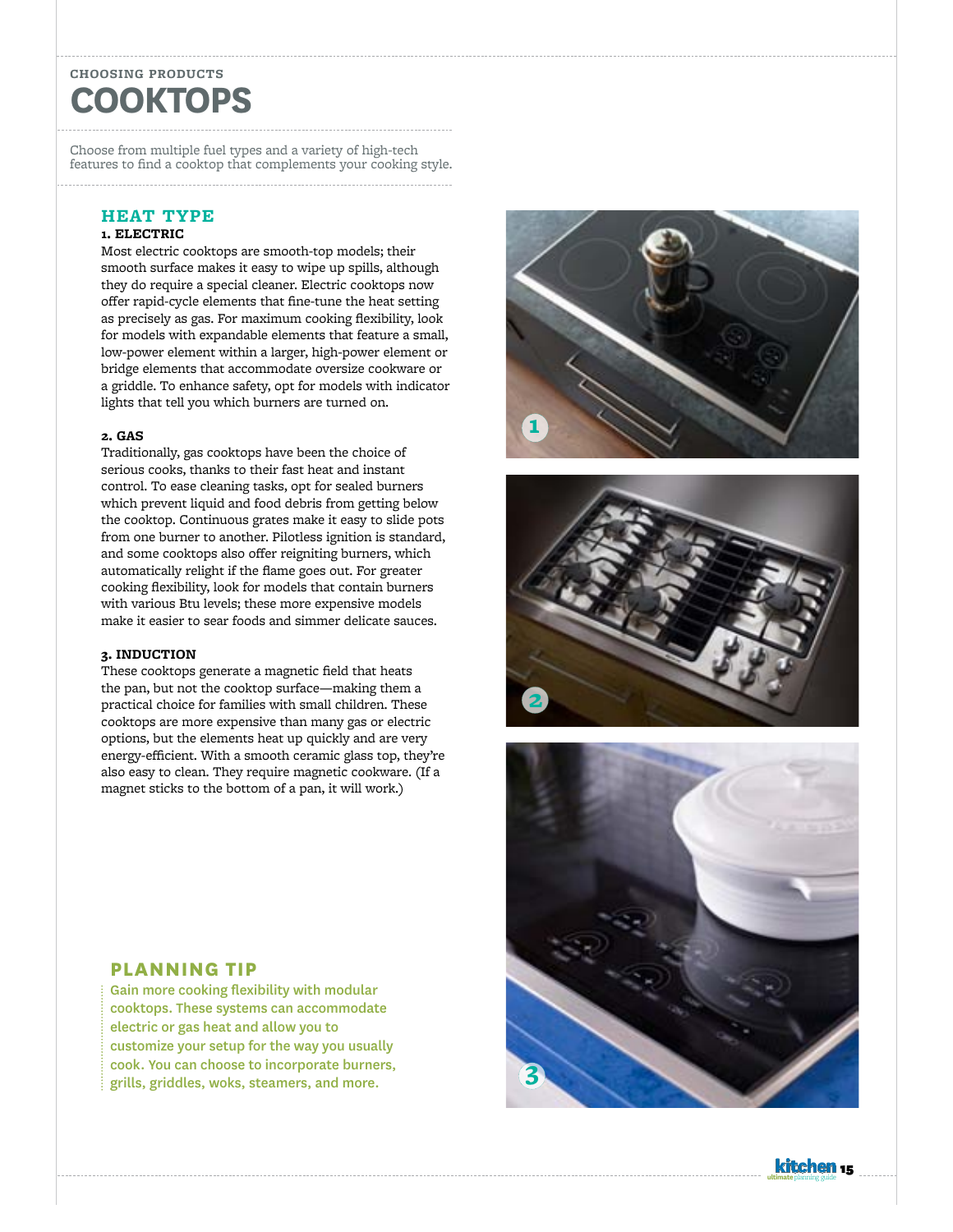# **CHOOSING PRODUCTS RANGE HOOD**

Before purchasing a new ventilation system, make sure it matches or exceeds your cooktop's requirements. Look for a quiet model that complements your cooking and design style.

#### **Design Options**

#### **1. Undercabinet**

These hoods work well with ranges or cooktops that produce few Btus. They mount to the wall or to the bottom of a wall cabinet, through which ductwork can be routed outside.

#### **2. Chimney Hoods**

These models work where there are no cabinets. They mount with a decorative cover that hides the ductwork, offering a stylish focal point in a kitchen.

#### **3. Island Hoods**

These models are mounted to the ceiling and vented through ductwork above. An island hood should be wider than the cooktop—ideally by 3 inches on both sides.

#### **4. Custom Inserts**

A custom insert offers unlimited design choices. The guts of the ventilation are hidden in a surround, so these inserts can be hidden in cabinetry that matches the rest of your kitchen.

#### **5. Downdrafts**

These ventilation fans draw out air through ductwork under the floor. Downdraft ventilation offers space efficiency and a sleek look for nonprofessional cooktops.

#### **Vent Fan Capacity**

Vent fan capacity is rated by how many cubic feet of air per minute (cfm) a fan removes. If you use the vent fan once or twice a day and cook on a conventional electric range, you need a fan rated at 160–200 cfm. For similar use with a conventional gas range, choose a vent fan with a capacity of 200–300 cfm. If you do lots of cooking on a professional- or semiprofessional-style gas range, you'll need as much as 1,500 cfm.

#### **Fan Sound Level**

The sound level is measured in sones. Lower numbers designate quieter units. One sone, for example, is similar to the sound of a quiet refrigerator in a quiet room. Doubling the sone rating is the same as doubling the sound level of the appliance.

#### **Hood Width**

The width of the ventilation hood should never be less than the width of the cooking surface. Downdraft models should be the same width as the cooking surface; otherwise, the ventilation hood should ideally be wider than the cooking surface to help trap more smoke, grease, and odors.











#### **Mounting Height**

It's crucial that your ventilation hood be the proper distance above your cooking surface. In general, it's recommended that conventional hoods be installed 18–24 inches above the cooking surface and high-performance hoods 24–30 inches above. Always refer to the installation manual for both your hood and your cooktop or range for specific instructions.

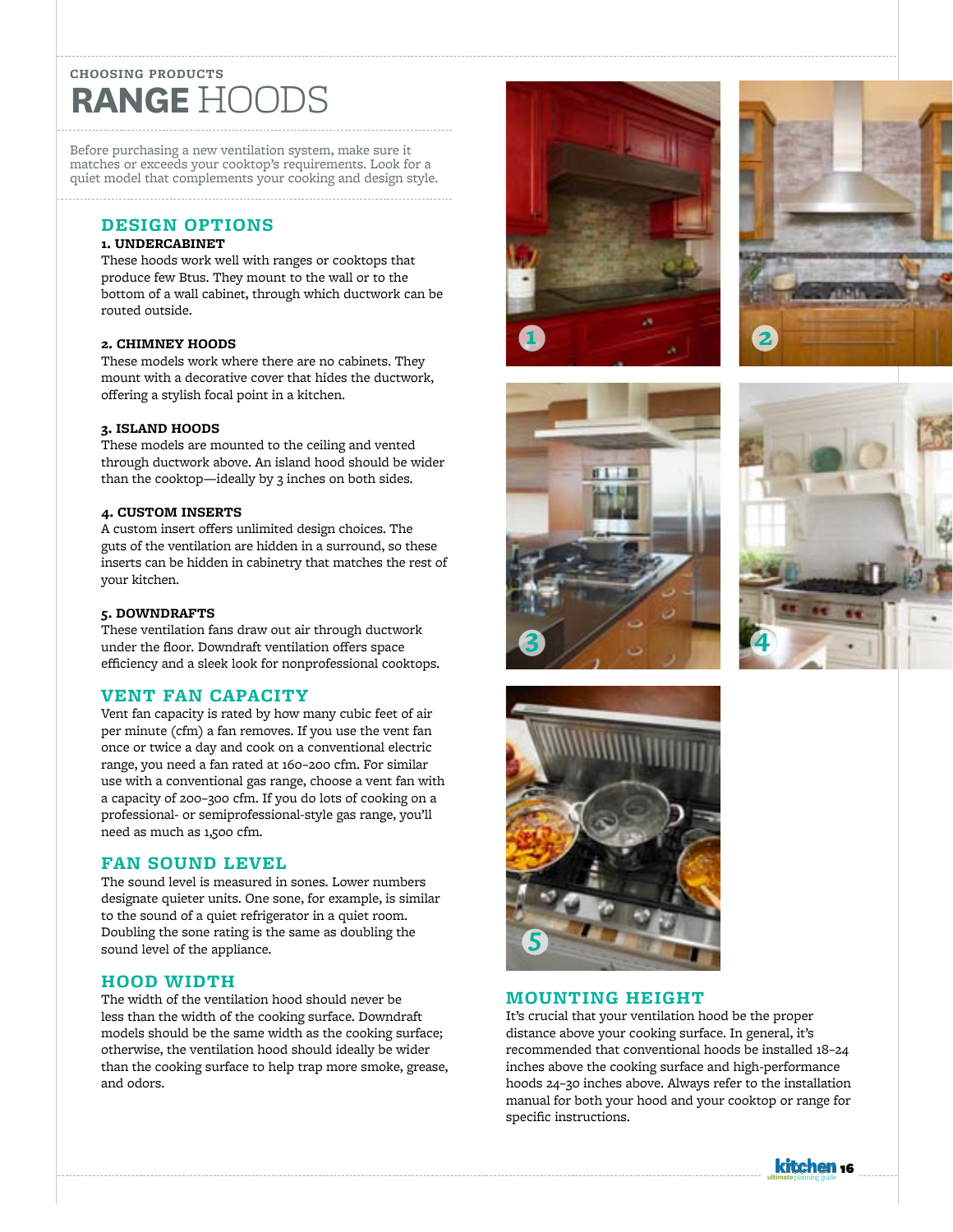# **CHOOSING PRODUCTS MICROWAVE OVENS &**  WARMING DRAWERS

Cook food fast and keep it warm with these savvy cooking appliances. New models offer a variety of smart features and stylish looks.

#### **Microwave OVEN Options Countertop**

Available in a range of sizes and oven capacities, these models have features similar to a built-in model but take up space on the countertop. Many are sold with trim kits so they can also be built into cabinetry.

#### **Built-in**

Designed to be surrounded by cabinetry, these units sometimes feature a drop-down door similar to traditional ovens. Often these models are installed above or below a wall oven. For a unified look, you can choose a trim kit that matches your other appliances.

#### **Over-the-range**

These models combine a microwave oven and a ventilation fan and are installed above your range or cooktop. This arrangement might place the microwave oven too high for short cooks; reaching over a hot range or cooktop to access it raises safety concerns for all users. Although the ventilation is strong enough for many residential kitchens, it's not powerful enough for prostyle ranges and cooktops. It's used when space is at a premium.

#### **Drawers**

These drawer-style microwave ovens can be installed below a countertop or with a wall oven. They're ideal for kitchens with limited counter space or for island configurations. They slide open just like a drawer and can be placed at a height that's convenient for all family members. They are pricier than countertop models and have more limited installation options.

#### **Convenience Features**

- **Speed cook and/or convection models** that cook food fast and evenly. They can operate like a second oven since you can use them for baking and browning, but they also come with a higher price tag.
- **Programmed settings** for items such as popcorn, pizza, and baked potatoes
- **Sensors** that turn the oven off automatically when the food is done
- **Easy-to-clean features,** such as a removable turntable, nonstick interior, and grease filters
- **Warming lamp** to help keep food warm after it's cooked



#### **WARMING DRAWERS**

Some ranges include warming drawers, but you can also purchase warming drawers separately and install them within cabinetry near your range or wall oven. Look for options such as adjustable humidity levels that can keep food from drying out, concealed controls that provide a seamless look, and stainless-steel interiors for easy cleanup. Some models offer additional features, such as bread proofing functions, or even slow-cook functionality.

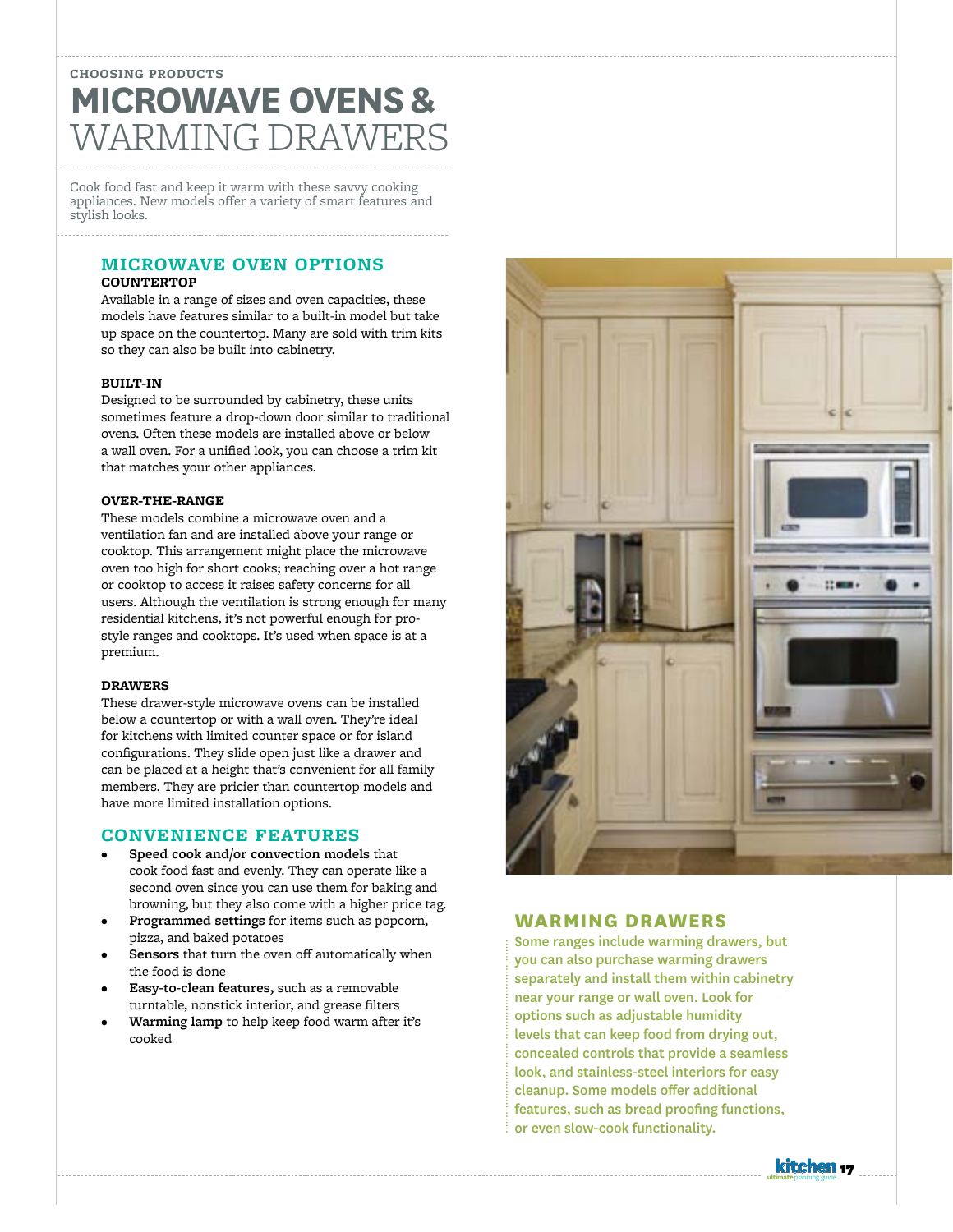# **CHOOSING PRODUCTS Refrigerators**

Thanks to the variety of design styles and storage options available, it's easy to find a model that matches the way you work in the kitchen.



#### **REFRIGERATORS**

Today's refrigerators are designed to maximize organization and connectivity. Models with LCD screens and apps on the front, for example, allow you to listen to music, check the weather, update grocery lists, or find out the latest news. Fingerprint-resistant door finishes can help ease cleaning chores. Inside the refrigerator, flexible storage options can help make your life easier. Look for removable condiment caddies, customizable dividers, and adjustable door bins and shelves. Some models include features to help moderate temperature and humidity to keep food fresh longer. Thanks to more efficient compressors and better insulation, new refrigerators are more energy efficient than older models.

Refrigerators are available as either freestanding, counter-depth, or built-in units. Here's what you need to know when shopping:

#### **Freestanding**

Standard refrigerators measure 27–32 inches deep, so they stand out from standard 24-inch-deep base cabinets. They're available in four configurations: top-freezer, bottom-freezer, side-by-side, or French-door. They're less expensive than built-in models and offer the most usable storage space, but they make it more difficult to achieve a custom, built-in look.

#### **Counter-depth**

Get the upscale look of a built-in for less money with a counter-depth refrigerator. These models extend just a little past surrounding countertops to allow space for the doors to swing open. Most are side-by-side models, but bottom-freezers and double-door models are also available.

#### **Configurations**

#### **Top-Mount Freezer**

A budget-friendly option, this configuration places the frozen food compartment at eye level and the fresh food compartment below.

#### **Bottom-Mount**

This configuration places the freezer below the fresh food compartment, so the more oftenaccessed fresh food compartment is at a userfriendly height.

#### **Side-by-Side**

These units are split vertically, with frozen food on the left and fresh food on the right. When open, the slender doors occupy less floor space but can block countertop access on both sides. Narrow compartments make bulky items difficult to store.

#### **DOUBLE-Door**

These armoire-style models store fresh food behind twin doors at eye level and frozen food in a drawer below. Pullout baskets in the freezer compartment enhance convenience, and wider door openings make it easier to store bulky items.

#### **Undercounter**

These refrigerators slide under the countertop (most at counter depth) and are ideal for storing snacks and beverages outside the main work triangle or produce near the prep sink. High-end wine refrigerators offer multitemperature storage zones and pullout shelves tilted to help keep corks moist.

#### **Drawer**

Refrigerator and freezer drawers install under a counter, in a wall, or in an island. They're ideal for storing fresh produce near the prep sink or afternoon snacks for kids.

#### **Built-in**

More expensive than freestanding units, these 24-inchdeep models fit flush with cabinets and can match surrounding cabinetry when outfitted with custom front panels. They're generally available in bottom-freezer and side-by-side configurations. Full-size all-freezer and all-refrigerator units are another built-in variation for a custom kitchen. Because built-ins are wide but relatively shallow, they're not the most space-efficient option.

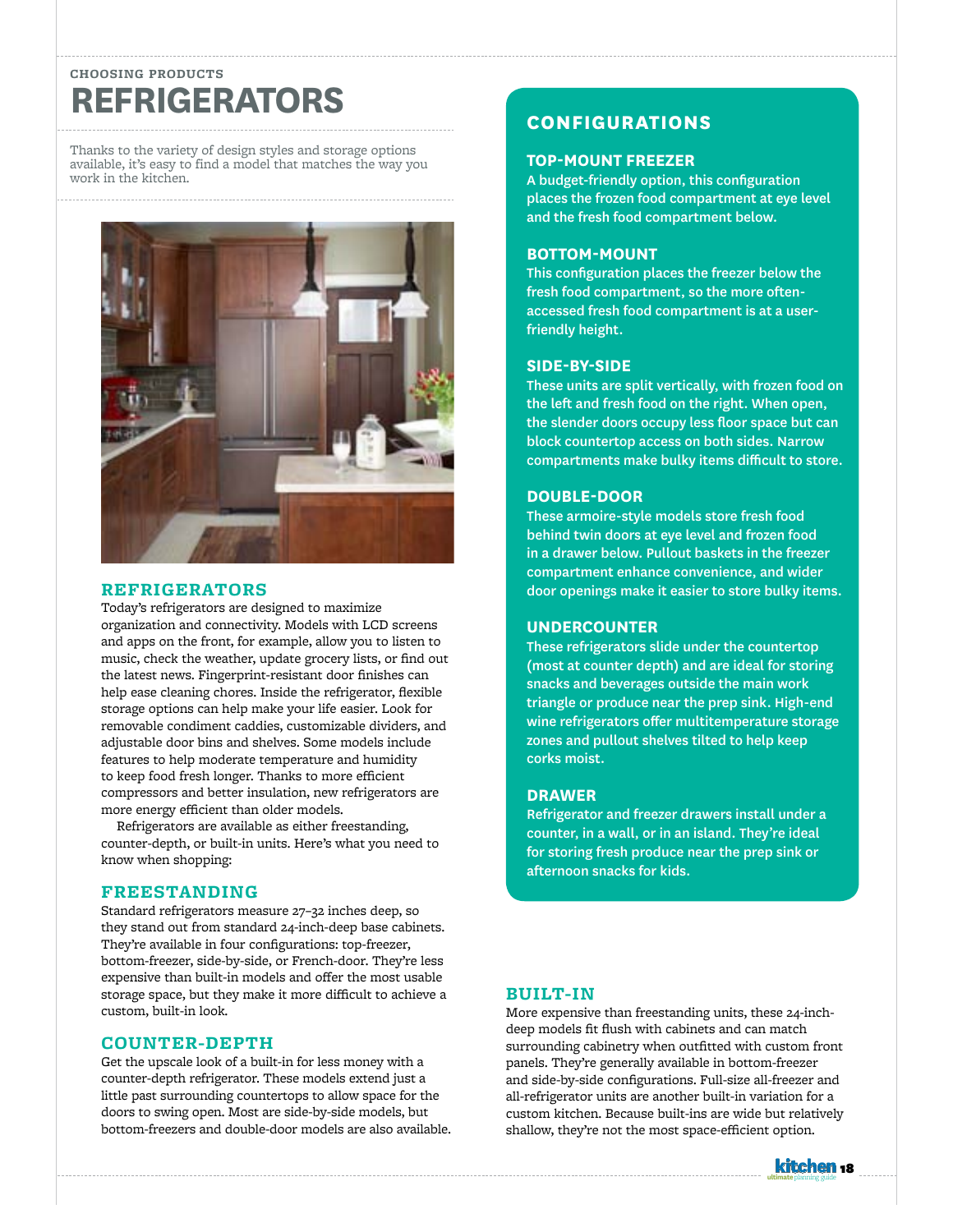# **CHOOSING PRODUCTS Dishwashers**

With smart features and streamlined looks, today's dishwashers ensure your kitchen clean-up zone is stylish and practical. Here's what to look for when you're shopping for a new model.

#### **DISHWASHERS**

Most dishwashers fit into a 24-inch-wide space under the kitchen countertop, but the interior options can vary greatly by price. Budget-priced models clean dishes well but offer fewer options, such as flexible loading features, and tend to be noisier than upscale models. New dishwashers use less water and energy and many include a range of special wash features to allow you to customize your settings for specific needs. The three basic settings light, normal, and heavy (pots and pans)—should be enough for most chores, however. To minimize noise, look for models with extra insulation, cushioned tubs, and special motors that keep water and mechanical noise to a minimum. Cabinet panels (available as kits from most dishwasher manufacturers) can disguise the dishwasher and provide a seamless look. Consider whether you want electronic controls integrated into the top edge of the door to further streamline the look, or front-facing control panels that allow you to see that the machine is running and where it is in the cycle.

Dishwasher drawers offer an alternative to traditional dishwashers. Typically, these feature two stacked drawers that can be used together or individually. Their pullout drawers make loading and unloading easy, and they efficiently handle small loads. They can be a good choice for small households, or as an extra dishwasher for larger households. They are typically more expensive than standard-size dishwashers.



#### **Convenience Features**

- **• Adjustable racks and fold-down tines** let you configure the interior for specific items. Cutlery baskets and racks help keep silverware from nesting, allowing thorough cleaning and preventing damage.
- **• A built-in disposer** breaks up and traps large food particles to keep water clean and eliminates the need to prerinse. Some models have a filter without a grinder—a quieter option but one that requires periodic cleaning (usually every few weeks).
- **• Delayed start** lets you wash when it's most convenient.
- **Electronic countdown displays** let you know how much time is left in the wash cycle.
- **Electronic touch pads** are easy to clean. Some are hidden along the top of the door for a seamless look.
- **Internal water heaters** boost the water temperature to 140 degrees F or higher, so you can leave your whole house water heater set at 120 degrees F.
- **• No-heat drying** saves energy. But keep in mind that it also takes a bit longer to dry dishes.
- **• A rinse/hold cycle** lets you rinse dirty dishes before you're ready to start a full cycle—reducing odors and preventing soil from setting while you accumulate enough dishes for a full load.
- Sensors detect the amount of soil in the water and adjust water-use and cycle length time accordingly.
- **Stainless-steel interiors** look stylish and don't discolor the way plastic ones can.



#### **PLANNING TIP**

Be sure to physically separate the dishwasher and refrigerator. The dishwasher produces heat and will  $\vdots$  increase the energy consumption of your refrigerator.

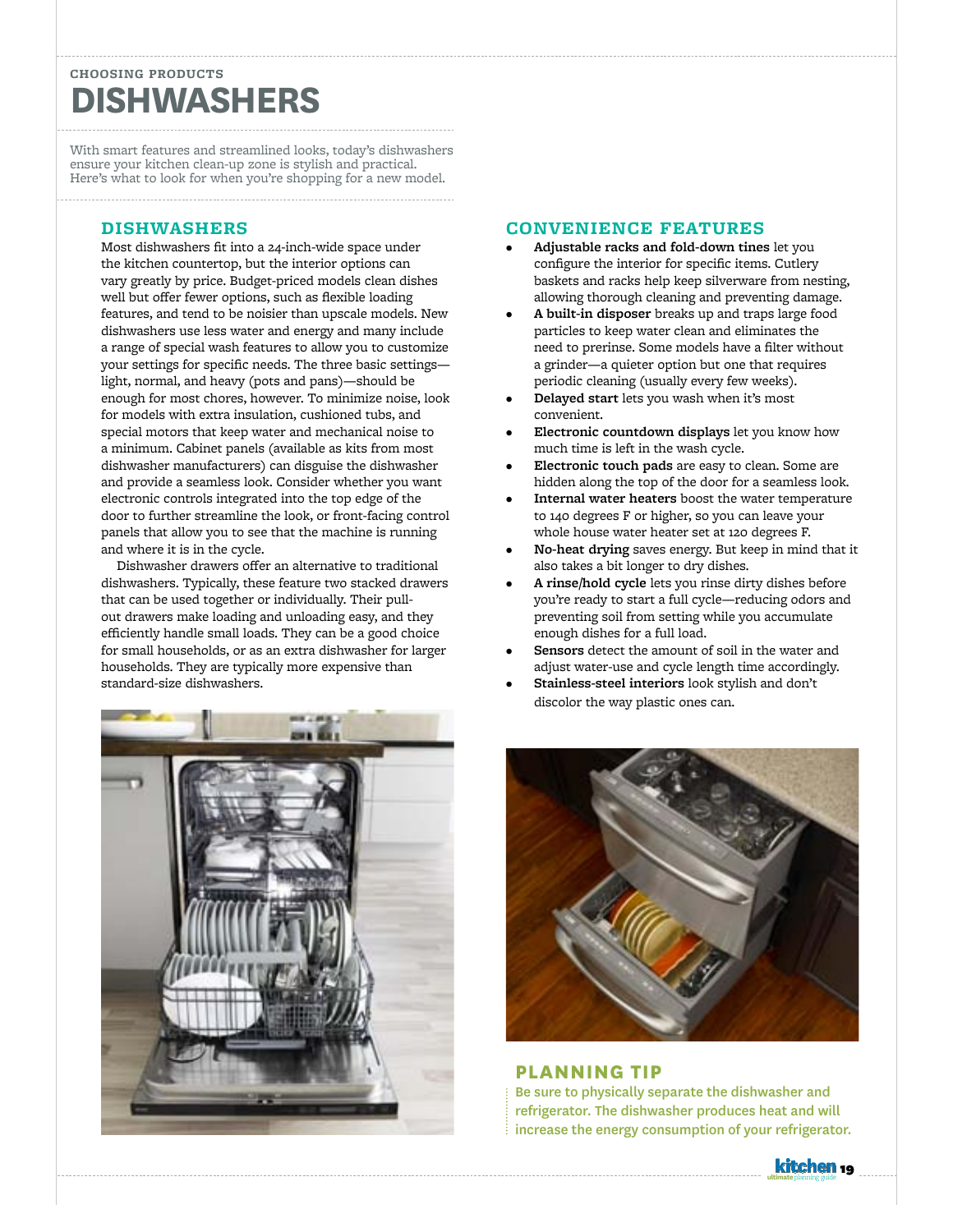# **CHOOSING PRODUCTS SINK** STYLES

Today's sinks make it easy to create a hardworking and stylish cleanup area. Pick a model that fits your work style and kitchen design preferences.

#### **SINK Materials**

**NATURAL STONE:** Acrylic, composite, and solidsurfacing have molded-through color hides chips and scratches. The synthetic material offers a stone look that's lightweight and easier to install.

**Enameled steel or cast iron:** Enameled steel might chip; enameled cast iron is heavy but more durable. Both come in many colors.

**STAINLESS STEEL:** This popular material teams well with stainless steel appliances. Be sure to check the gauge: The lower the gauge, the thicker the metal—and the more durable and quieter the sink when pots clang against it. Brushed and satin stainless steel hides scratches, water spots, and fingerprints.

**STONE:** Heavy slate, soapstone, granite, and concrete offer organic chic but are costly to buy and install. The surface is unforgiving of dropped plates and glasses.

#### **SINK Configurations**

**STANDARD:** This 33×22-inch format contains two bowls of equal or nearly equal size. Optional extra deep bowls (10-14 inches) accommodate tall pots and pans.

**Large Single-Bowl:** Typically 25×22 inches, this type uses less counter space but still welcomes large pans. Farm, or apron-front sinks, are a stylish version, but keep in mind that most of these require special base cabinets and professional installation.

**Three-Bowl:** With extra options in depth and proportion, this sink style has a third, shallow bowl for food prep.

**MODULAR:** Designed for undermount installation, this sink has individual bowls that come in several shapes and sizes. You create your ideal arrangement.

**BAR:** Favorites for island work centers, these secondary sinks come in geometric or free-form shapes.

**Corner:** This sink's shortened L shape optimizes counter space.

#### **PLANNING TIP**

Make cleanup even easier with an undermount sink. You can just wipe messes over the edge; unlike drop-in sinks, there's no lip for debris to get caught on.



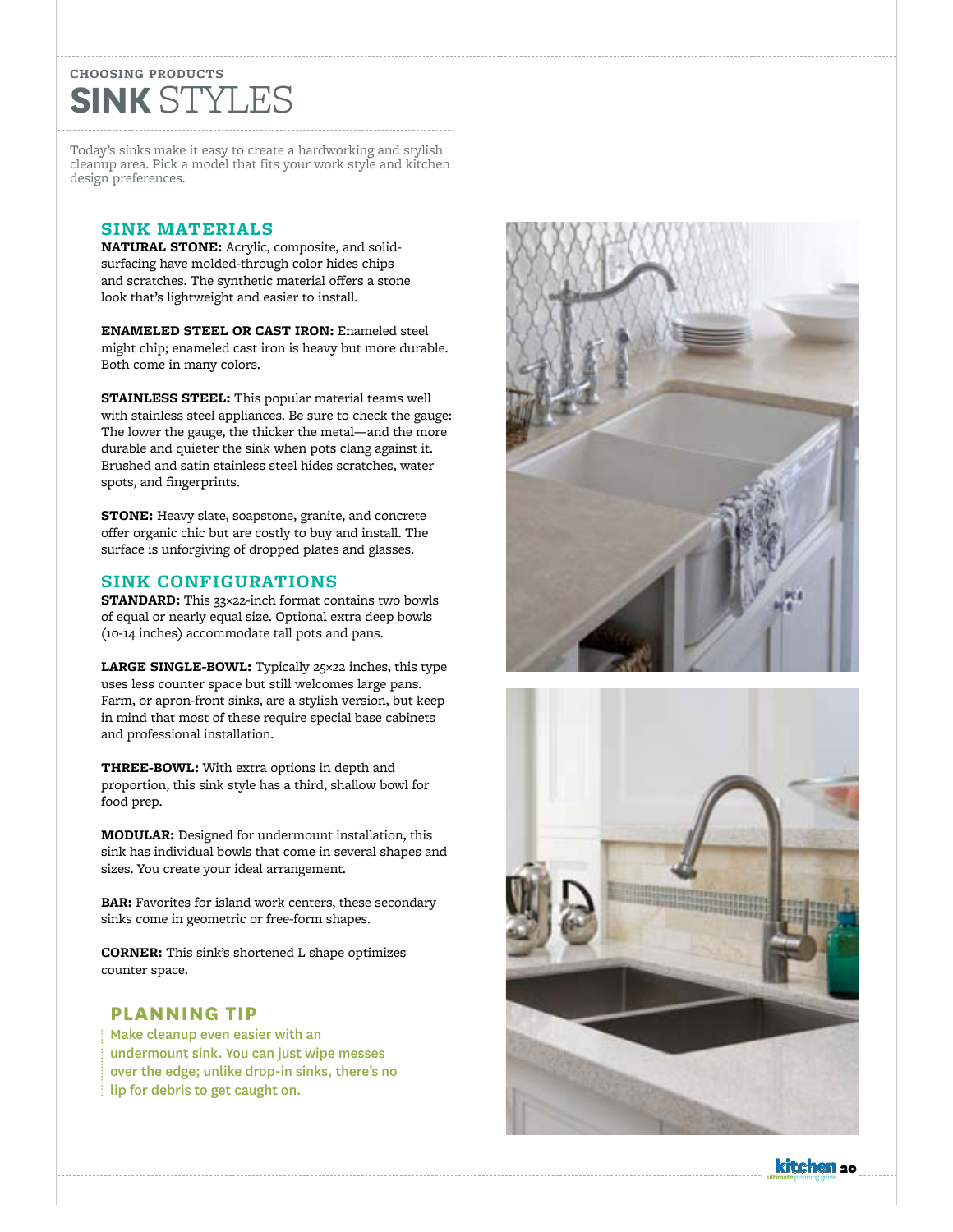# **CHOOSING PRODUCTS faucet** types

Today's faucets pair eye-catching finishes with smart function to ease prep and cleanup tasks. A range of styles ensures the faucets complement your kitchen's look.

Showing off sleek, contemporary designs or vintage elegance, faucets help set the tone of your cooking and cleanup area and can bring welcome drama to a simple sink. Popular options, such as pullout faucets, and newer technologies, such as hands-free faucets, increase convenience in busy kitchen work areas, while low-flow models conserve water. Here's a look at the various faucet styles available.

#### **Faucet Styles:**

#### **1. Bridge Faucet**

An exposed channel links handles and spout. This type of faucet complements traditional-style kitchens.

#### **2. Commercial-style**

Adapted from restaurant kitchens, this faucet type boasts a tall, flexible spray hose that reaches any sink corner.

#### **3. Gooseneck or High-Arc**

This tall, arched spout makes it easy to fill deep pots and tall vases.

#### **4. Pot Filler**

Mounted on a wall near a range or cooktop, this faucet makes filling pots easy.

#### **5. Pullout or Pull-down Faucet**

A two-piece spout functions as both a faucet and a retractable sprayer.

#### **6. Single-Hole**

Only one hole pierces the sink deck or countertop, conserving space.

#### **7. Wall-Mount**

Plumbed through the wall behind and above the sink, this type can look vintage or contemporary.

#### **PLANNING TIP**

For extra convenience, try a hands-free faucet. An electronic sensor turns these faucets on when you place your hands below the tap. Touch faucets are also available, which turn on and off with the light touch of a hand or arm to any part of the faucet or lever.















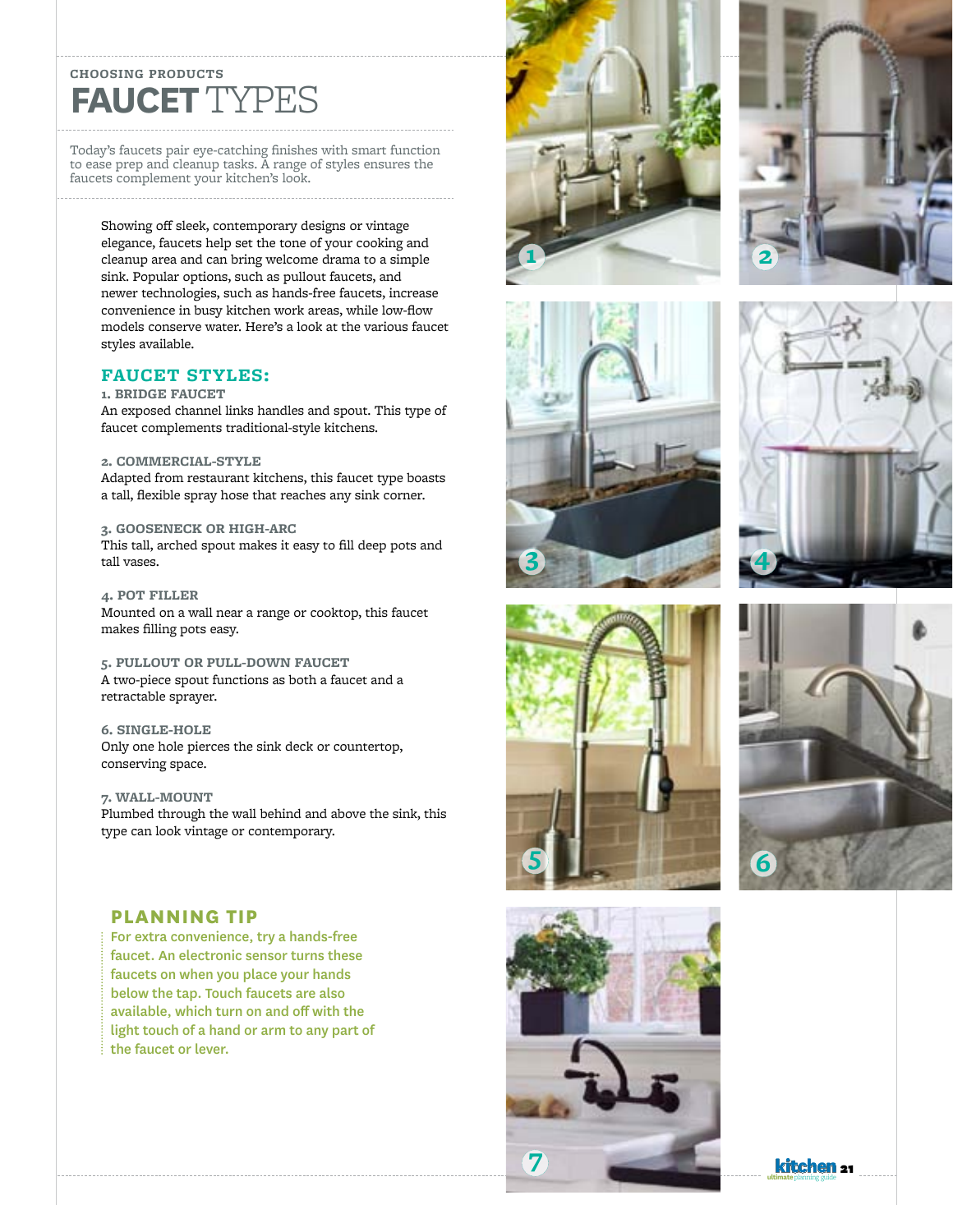# **CHOOSING PRODUCTS countertop** STYLES

Choose countertops that fit the needs of your work zone and complement your decor. To enhance practicality and create a custom look, consider multiple countertop materials—one on the island and another on the perimeter.

#### **countertop Materials**

**Bamboo:** This renewable grass offers an eco-friendly countertop option. Make sure it's assembled using foodsafe adhesives.

**BUTCHER BLOCK:** Made from laminated wood, this works well for baking areas and island tops. Seal with oil to boost moisture resistance; let knife marks create a patina, or sand the surface smooth.

**CONCRETE:** Cast in place or installed as preformed slabs, sealed concrete resists burns, stains, and scratches but is labor-intensive to install. Customize it with tints, texture, or inset shells, glass, or other items.

**Glass**: Sleek and dramatic, tempered glass comes in clear or translucent forms with a smooth or textured surface. Recycled composite glass is also an option. Glass is waterproof and heat-tolerant. Be sure to use a cutting board to avoid scratches.

**GRANITE:** This popular stone offers a variety of colors and patterns. Shopping at a stoneyard costs more than ordering from a sample but lets you buy the exact piece you want. Reduce cost using granite tiles or remnants instead of a single slab. Granite is durable and impervious to heat but requires professional installation and periodic sealing to repel stains.

**Laminate:** Affordable laminate comes preformed as a one-piece counter and backsplash in limited color choices. Or, if you custom-order from a home center or kitchen dealer, you'll find hundreds of colors and patterns, some that mimic stone, metal, or wood. The material is easy to install but has visible seams. Use a cutting board for slicing and trivets for hot pans.

**Marble and Limestone:** These stones are classic and luxurious, but they're softer and more porous than granite so they're more likely to scratch or stain. Marble is ideal for rolling out dough in a baking area.

**Quartz-surfacing:** Also called engineered stone, this blend of ground quartz, resins, and pigments produces consistent stonelike patterns. It is nonporous and heatand scratch-resistant.

**Soapstone:** Soft and silky, soapstone chips more easily than granite but provides a classic look that complements traditional decors. Like other stones, it resists heat. Treat with mineral oil to help repel moisture.

Answer a few questions at *BHG.com/ CountertopGuide* and we'll help you find the right countertop materia

for you.

**Solid-Surfacing:** Look for panels and veneers made of plastic resins in many colors and patterns. The nonporous material resists stains; scratches can be sanded out. Solidsurfacing sinks create a seamless installation.

**STAINLESS STEEL:** Sanitary and stainproof, this surface complements a stainless-steel sink and perfects a pro-style kitchen. Steel is heatproof and waterproof, but a shiny finish can show scratches and fingerprints. Ready-made sections fit standard counter sizes; custom installations fit others.

**Tile:** Glazed ceramic or porcelain tiles in many shapes, colors, and sizes are water and heat-resistant. If they chip, they're easy to replace. You might need to regrout every few years.



## MONEY-W

**SAVE MORE:** Add a decorative edge treatment to laminate countertops to replicate the look of stone for less. Ask your fabricator about available options.

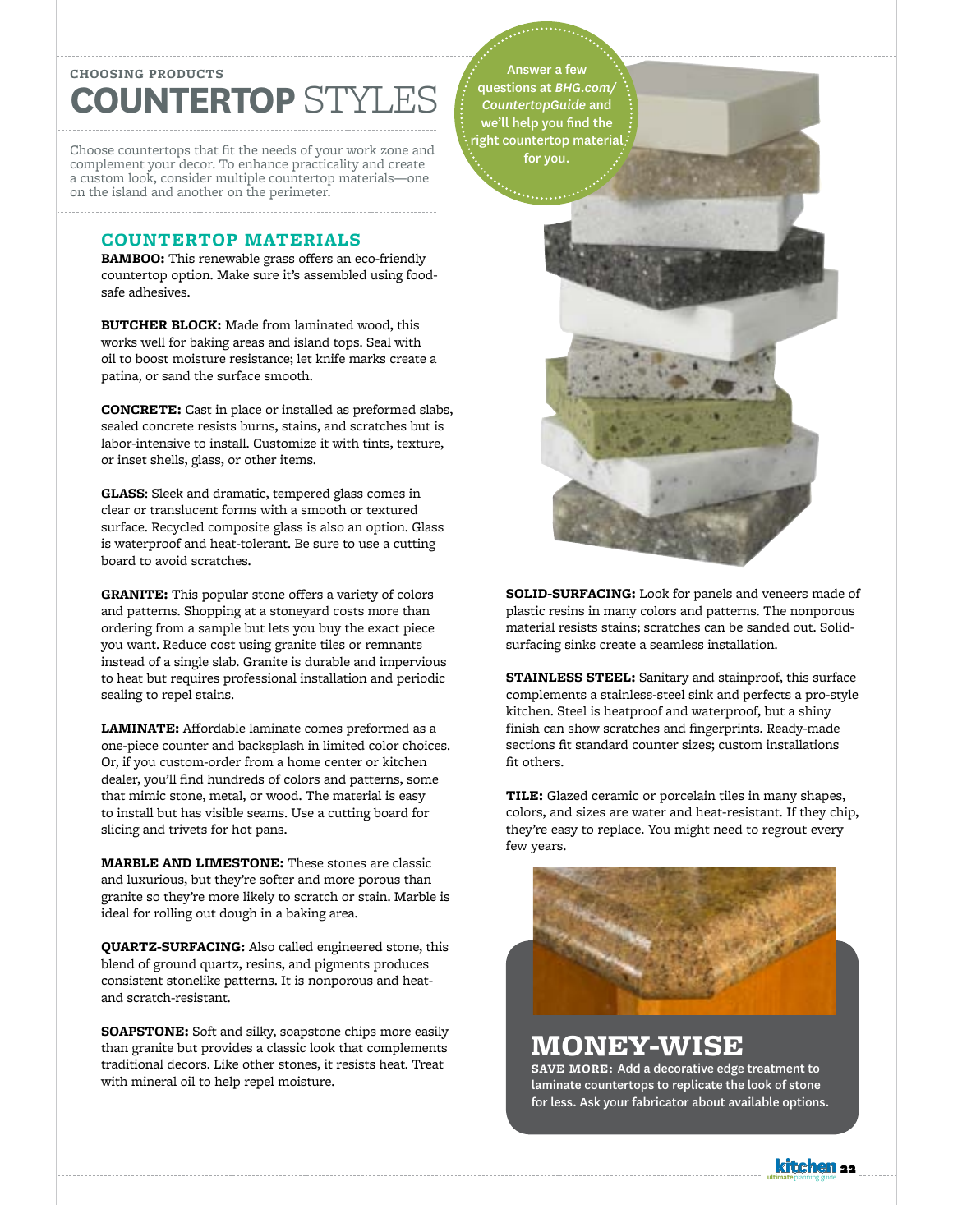# **CHOOSING PRODUCTS flooring**

You'll be standing a lot while working in the kitchen, so choose flooring that's comfortable as well as stylish. Many options are available in a variety of prices and looks.



#### **PLANNING TIP**

Install a band of mosaic tile around an island to create a dramatic focal point.



Get style and comfort underfoot. Find the right flooring for your kitchen at *BHG.com/ FloorGuide* by taking our easy quiz.

#### **Flooring Types**

**BAMBOO:** This renewable grass offers the look of wood. If you're looking for an eco-friendly option, make sure the factory finish is formaldehyde-free.

**Cork:** Made from the bark of cork oak trees, this ecofriendly option is quiet and soft underfoot. If it's properly sealed, it can withstand moisture.

LAMINATE: This budget-friendly flooring choice can be a convincing, easy-care substitute for wood, tile, or stone. Choose planks or tiles. It's one of the easiest flooring types to install yourself.

**Linoleum:** Made from linseed oil, cork dust, wood flour, tree resins, ground limestone, and pigments, this option is eco-friendly and soft underfoot. It's available in a variety of colors.

**STONE:** This natural material adds upscale charm to a but it can be slippery when wet and harder underfoot, and it often requires professional installation. A stone's porosity—the amount and size of its pores—affects its strength and stain resistance. For lower maintenance in a high-traffic kitchen, choose a hard stone with low porosity, such as granite or slate. Softer, more porous stone materials, such as marble, limestone, and travertine, require regular sealing to reduce staining and scratching.

**Tile:** A classic choice for kitchens, tile comes in a variety of shapes and sizes that can provide an opportunity for customization. Porcelain tiles are dense and very durable; their scratch-resistant surface withstands spills and pet accidents. Tile is harder underfoot than some other flooring types and can be slippery.

**Vinyl:** Available in sheets, tiles, and planks, vinyl flooring shows off a variety of looks, including wood and stone, but is more affordable. It's soft underfoot, durable, and moisture-resistant. Chose vinyl with a thick urethane top coat for maximum durability.

**Wood:** This flooring type offers a classic look that works in a variety of decorating styles. Solid wood is one continuous piece of wood from top to bottom so it offers a thick material for sanding and refinishing, but it's susceptible to moisture. Engineered wood has a thin top layer of hardwood secured to a sturdy plywoodlike base layer. It's less expensive than solid wood and is less likely to be affected by humidity. Some hardwood (and bamboo) planks are coated with moisture-cured urethane enhanced with aluminum oxide. This high-tech finish is both moisture- and scratch-resistant.

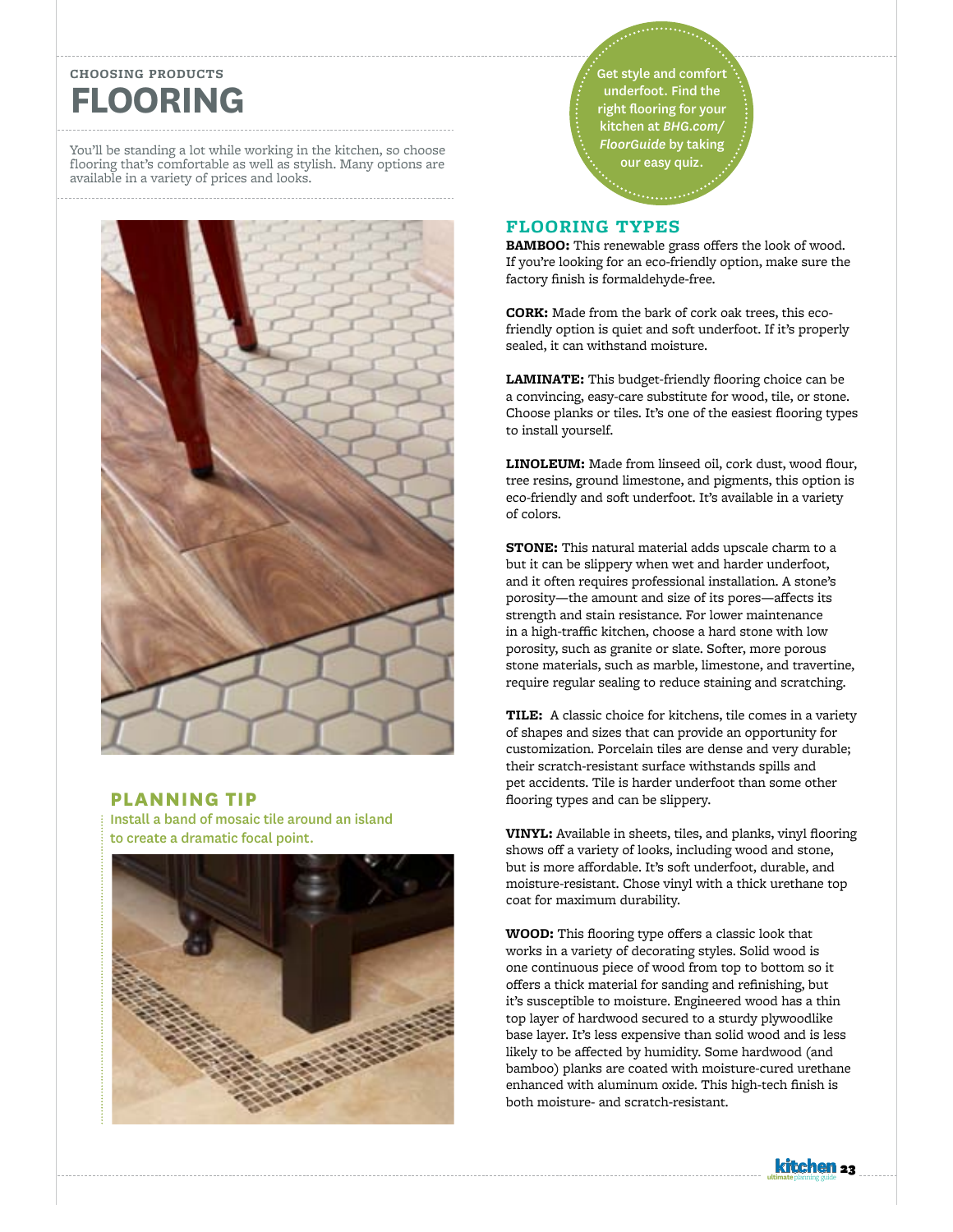# **CHOOSING PRODUCTS Lighting**TYPES

A good lighting plan will ensure your kitchen is safe and inviting. Here's what you need to know when designing your kitchen and choosing lighting fixtures.

#### **LIGHTING**

The kitchen is at the center of many types of activities, so it deserves a complex lighting plan that addresses the room's various roles. Good overall lighting ensures the kitchen is a welcoming place for friends and family to gather, but you'll also want efficient light aimed at kitchen work areas.

#### **Task lighting**

Be sure to illuminate countertop areas in the primary cooking and prep space. Undercabinet lighting can be an excellent option here; many low-profile fixtures can easily be hidden from view. Affordable xenon lights are cooler than halogen bulbs and can easily be retrofitted into an existing kitchen. Choose from strips or puck lights. Track lighting and pendant lights above an island are also popular ways to add efficient task lighting at the center of the room. The basic rule for the height of a pendant light is 35–40 inches above the work surface.

#### **Ambient lighting**

This type of lighting provides general illumination for the room and substitutes for natural lighting when it's not available. Recessed ceiling lights arranged around the room are especially useful when the kitchen is being used simultaneously by several people for different purposes such as cooking, homework, and socializing. A surfacemounted ceiling light in the center of the room can also work—or opt for a chandelier for a touch of drama. You can add a gentle glow around the perimeter of the room with cove lighting. In this scenario, rope lights are hidden behind a molding installed several inches below the ceiling.

#### **Accent lighting**

Add a special spotlight or aim track lights so they illuminate a prized collection of dishware or a striking architectural feature.



#### **Bulb Basics**

The type of lightbulb you choose has a big impact on the overall light quality in your kitchen. Today's choices include:

#### **Incandescent**

These bulbs are the least expensive lightbulbs available. They come in a wide range of shapes and are ideal for dimmer switches. A new law, which began to be phased in nationally in January 2012, requires that most bulbs be 60–70 percent more efficient than the standard incandescent bulbs that have been produced for years. New bulbs are required to produce the same amount of light output for less energy. Light output is measured in lumens; 1600 lumens is equivalent to an old 100-watt lightbulb.

#### **Fluorescent**

These bulbs produce soft, diffused lighting, so they are a good choice for general lighting. They last longer than incandescent bulbs and are available in a range of colors to flatter skin tones. Fluorescent bulbs contain small amounts of mercury, so they should be disposed of carefully.

#### **Compact Fluorescent Lamps (CFLs)**

These small fluorescent bulbs offer up to eight years of life and good energy efficiency. They work in three-way and dimmer switches.

#### **Halogen**

These bulbs produce a brighter, whiter light than incandescent bulbs. They're long-lasting and more energy-efficient than the standard incandescent bulb.